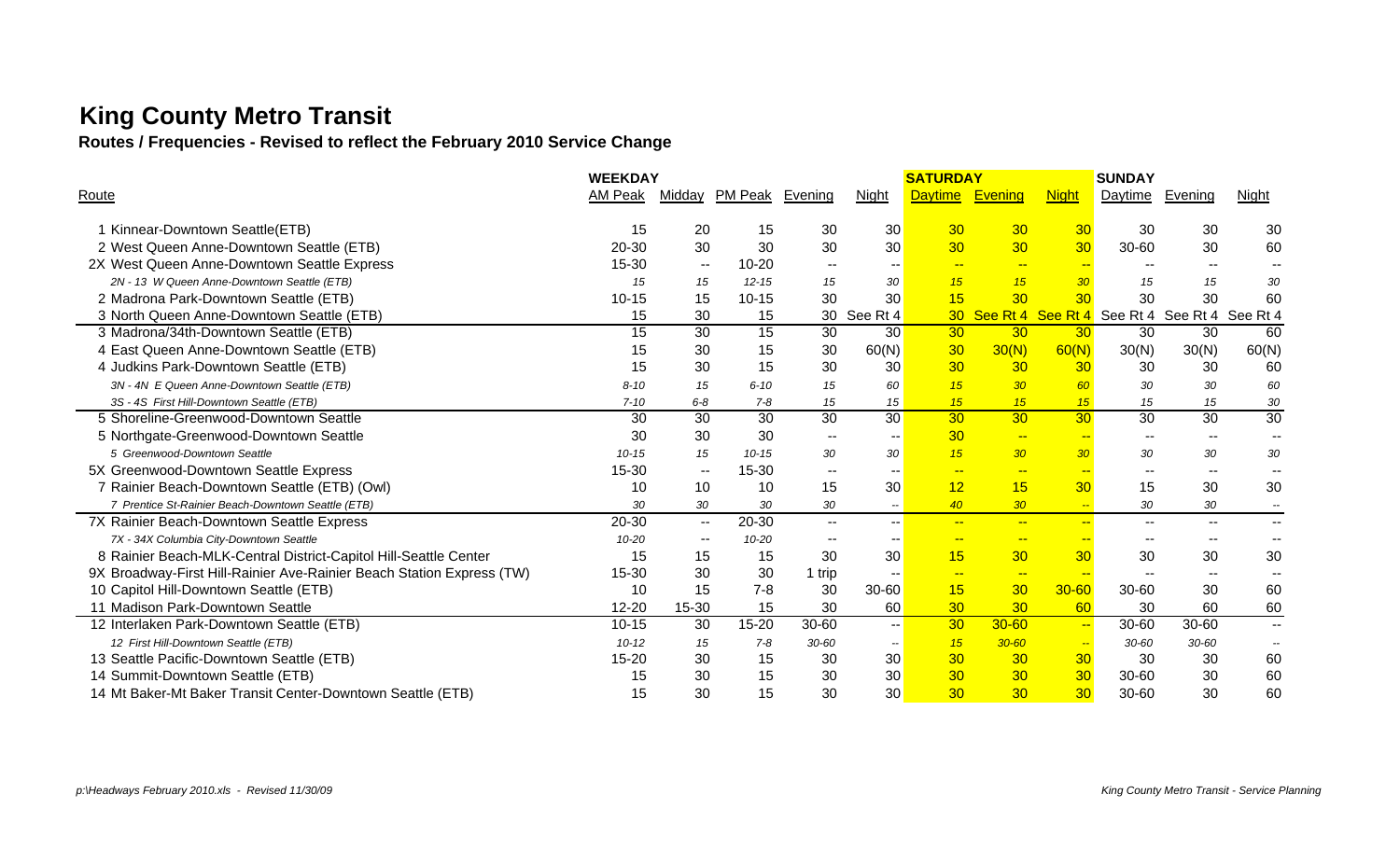|                                                                      | <b>WEEKDAY</b>           |                             |                          |                          |                          | <b>SATURDAY</b> |                          |                          | <b>SUNDAY</b>            |                          |                          |
|----------------------------------------------------------------------|--------------------------|-----------------------------|--------------------------|--------------------------|--------------------------|-----------------|--------------------------|--------------------------|--------------------------|--------------------------|--------------------------|
| Route                                                                | <b>AM Peak</b>           |                             | Midday PM Peak Evening   |                          | <b>Night</b>             | <b>Daytime</b>  | Evening                  | <b>Night</b>             | Daytime                  | Evening                  | <b>Night</b>             |
| 15 Blue Ridge-Crown Hill-Downtown Seattle                            | 20                       | 20                          | 20                       | 30                       | 30                       | 20              | 30                       | 30                       | 30                       | 30                       | 30                       |
| 15X Blue Ridge-Downtown Seattle Express                              | $10 - 30$                | 1 trip                      | 10-30                    | 1 trip                   | $\overline{\phantom{a}}$ | $-$             | $\frac{1}{2}$            | $\sim$                   | $\overline{\phantom{a}}$ | $\overline{\phantom{a}}$ | $\overline{\phantom{a}}$ |
| 15 - 18 Interbay-Seattle Center-Downtown Seattle                     | $8 - 10$                 | 10                          | 10                       | 15                       | 15-30                    | 10 <sup>°</sup> | 15                       | $15 - 30$                | 15                       | 15                       | 15-30                    |
| 16 Northgate-Wallingford-Downtown Seattle                            | 20                       | 20                          | 20                       | 30                       | 30                       | 20              | 30                       | 30                       | 30                       | 30                       | 30                       |
| 17 Sunset Hill-Ballard-Downtown Seattle                              | 15                       | 30                          | $10 - 20$                | 30-60                    | 2 trips                  | 30              | 60                       | 2 trips                  | 30-60                    | 60                       | 2 trips                  |
| 17X Sunset Hill-Downtown Seattle Express                             | 20-30                    | $\sim$ $\sim$               | 30                       | $\mathbf{u}$             |                          | $\frac{1}{2}$   | $\sim$                   | $\sim$                   |                          | $\overline{\phantom{a}}$ | $\overline{\phantom{a}}$ |
| 18 North Beach-Ballard-Downtown Seattle                              | 20                       | 20                          | 20                       | 30                       | 30                       | 20              | 30 <sup>°</sup>          | 30 <sub>o</sub>          | 30                       | 30                       | 30                       |
| 18X North Beach-Downtown Seattle Express                             | 15-30                    | $- -$                       | 20-30                    | $\sim$ $\sim$            |                          | $-$             | $\frac{1}{2}$            | $-$                      | $\overline{\phantom{a}}$ | $\overline{a}$           | $\overline{\phantom{a}}$ |
| 19 West Magnolia-Downtown Seattle                                    | 30                       | $\mathbf{u}$                | 30                       | $\mathbf{u}$             |                          | --              | $-$                      | $\sim$                   | $\sim$                   |                          |                          |
| 21 Arbor Heights-High Point-Downtown Seattle                         | 30                       | 30                          | 30                       | 30                       | 30                       | 30              | 30 <sup>°</sup>          | 30                       | 30                       | 30                       | 30                       |
| 21X Arbor Heights-Downtown Seattle Express                           | $10 - 30$                | $\sim$ $\sim$               | 10-30                    | $\sim$                   | $\overline{\phantom{a}}$ | $\sim$          | $\rightarrow$            | $\overline{\phantom{a}}$ | $\overline{\phantom{a}}$ | $\overline{\phantom{a}}$ | $\overline{\phantom{a}}$ |
| 22 White Ctr-Gatewood-W Seattle-Downtown Seattle                     | 30                       | 30                          | 30                       | $- -$                    | $- -$                    | 30              | $\rightarrow$            | $\rightarrow$            | 60                       | $\overline{\phantom{a}}$ | $\overline{\phantom{a}}$ |
| 23 White Ctr-Highland Park-SODO-Downtown Seattle                     | 20-30                    | 30                          | 30                       | 30                       | 60                       | 30              | 30                       | 60                       | 30                       | 30                       | 60                       |
| 24 W Magnolia-Central Magnolia-Downtown Seattle                      | 30                       | 30                          | $12 - 20$                | 30-60                    | 60                       | 30              | $30 - 60$                | 60                       | 30                       | 30-60                    | 60                       |
| 25 Laurelhurst-Montlake-Downtown Seattle                             | 20-30                    | 60                          | 30                       | 3 trips                  | $\overline{\phantom{a}}$ | $\sim$          | $\rightarrow$            | $\overline{\phantom{a}}$ | $\overline{\phantom{a}}$ | $\overline{\phantom{a}}$ | $\overline{\phantom{a}}$ |
| 26 E Green Lake-Fremont-Downtown Seattle                             | $15 - 20$                | 30                          | $15 - 20$                | 30                       | 30                       | 30              | 30 <sub>o</sub>          | 30                       | 30                       | 30                       | 30                       |
| 26 - 28 Fremont-Downtown Seattle                                     | $10 - 12$                | 15                          | $10 - 12$                | 15                       | 15-30                    | 15              | 15                       | 30 <sub>2</sub>          | 15                       | 15                       | 30                       |
| 26X E Green Lake-Downtown Seattle Express                            | $15 - 20$                | $\mathcal{L}_{\mathcal{F}}$ | 20-30                    | $\sim$                   | -- 1                     | $\sim$          | $\sim$                   | $\overline{\phantom{a}}$ | $\overline{\phantom{a}}$ | $\overline{\phantom{a}}$ | $\overline{\phantom{a}}$ |
| 27 Leschi Park-Downtown Seattle                                      | 20-30                    | 30                          | 15-30                    | $30 - 60$                | 60                       | 30              | 60                       | 60                       | 30-60                    | 60                       | 60                       |
| 28 Broadview-Fremont-Downtown Seattle                                | 20                       | 30                          | 20                       | 20-30                    | 30-60                    | 30              | 30 <sup>°</sup>          | 60                       | 30                       | 30                       | 60                       |
| 28X Broadview-Downtown Seattle Express                               | $12 - 30$                | $\sim$                      | 10-30                    | $\sim$ $-$               | --                       | $\sim$          | $\sim$                   | $\sim$                   | $\overline{\phantom{a}}$ | $\sim$ $\sim$            | $\overline{\phantom{a}}$ |
| 30 Sand Point-University District-Seattle Center                     | 30                       | 30                          | 30                       | 30                       | $\overline{\phantom{a}}$ | 30 <sub>2</sub> | 30 <sub>o</sub>          | $\rightarrow$            | 30                       | $\overline{\phantom{a}}$ | $\overline{\phantom{m}}$ |
| 30 Sand Point-University District                                    | 30                       | 30                          | 30                       | 30                       | 30                       | 30 <sup>°</sup> | 30 <sup>°</sup>          | 30                       | 30                       | 30                       | 30                       |
| 31 Magnolia-Fremont-University District                              | $15 - 20$                | $\overline{30}$             | 30                       | $\sim$ $\sim$            | -- 1                     | 30              | $\overline{\phantom{a}}$ | $\overline{\phantom{a}}$ | $\overline{\phantom{a}}$ | $\sim$ $\sim$            | $-$                      |
| 33 Discovery Park-Downtown Seattle                                   | $15 - 30$                | 45                          | $20 - 45$                | 45                       | $-1$                     | 45              | 45                       | $\rightarrow$            | 60                       | 60                       | н.                       |
| 34X Rainier Beach-Seward Park-Downtown Seattle Express               | 3 trips                  | $\sim$                      | 3 trips                  | $\sim$                   | $\overline{\phantom{a}}$ | $\sim$          | $\frac{1}{2}$            | $\frac{1}{2}$            | $\overline{\phantom{a}}$ | $\overline{\phantom{a}}$ | $\overline{\phantom{a}}$ |
| 35 Harbor Island-Downtown Seattle                                    | 2 trips                  | $\overline{\phantom{a}}$    | 2 trips                  | $\sim$                   |                          | $-$             | $\frac{1}{2}$            | $\frac{1}{2}$            | $\overline{\phantom{a}}$ | $\overline{\phantom{m}}$ | $\overline{\phantom{a}}$ |
| 36 Othello Station-Jefferson Park-Downtown Seattle (ETB) (Owl)       | $5 - 15$                 | $8 - 10$                    | $6 - 10$                 | 15                       | 30 <sup>°</sup>          | 10              | 15                       | 30                       | 15                       | 15                       | 30                       |
| 37 W Seattle-Alki-Downtown Seattle                                   | 15-30                    | 1 trip                      | $15 - 30$                | 1 trip                   | -- 1                     | $-$             | $\overline{a}$           | $-$                      | $\overline{\phantom{a}}$ | $\overline{\phantom{a}}$ | $\overline{\phantom{a}}$ |
| 38 Beacon Hill-Mt Baker Transit Center                               | $\overline{\phantom{a}}$ | 20                          | $\overline{\phantom{m}}$ | $\overline{\phantom{a}}$ | $\overline{\phantom{a}}$ | 20              | $\frac{1}{2}$            | $\rightarrow$            | $\overline{\phantom{a}}$ | $\sim$                   | $\overline{\phantom{a}}$ |
| 39 Othello Station-Seward Park-Columbia City Station-VA-Dwtn Seattle | 30                       | 45                          | 30                       | 45                       | -- 1                     | 45              | 45                       | $\overline{\phantom{a}}$ | 60                       | 60                       | $\overline{\phantom{a}}$ |
| 41 Lake City-Northgate-Downtown Seattle (T)                          | 15                       | 15                          | 15                       | 30                       | 60                       | 15              | 30 <sub>o</sub>          | 60                       | 30                       | 30                       | 60                       |
| 41 Northgate-Downtown Seattle (T)                                    | $4 - 15$                 | 15                          | $4 - 15$                 | 30                       | 60                       | 15              | 30 <sub>2</sub>          | 60                       | 30                       | 30                       | 60                       |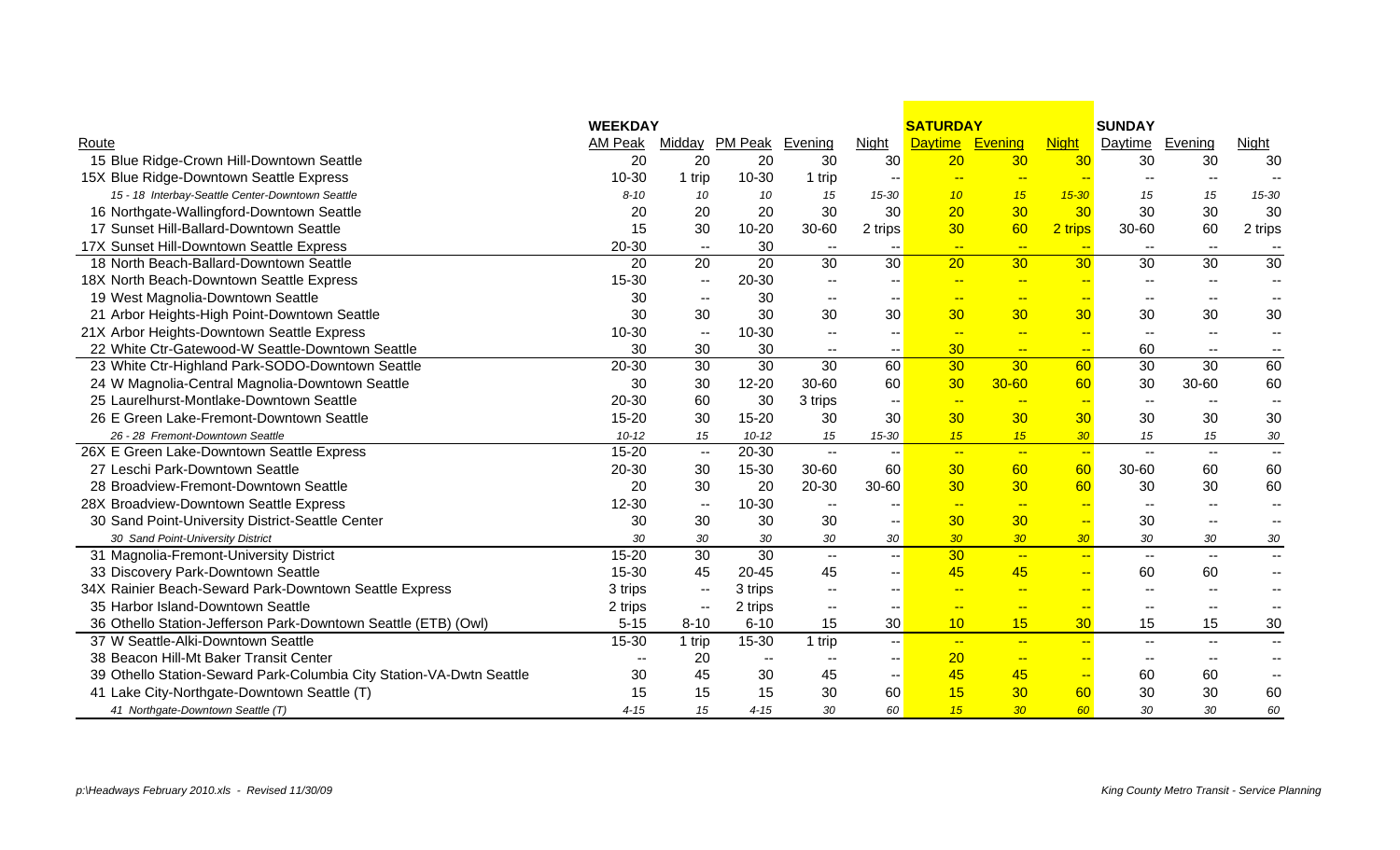|                                                                       | <b>WEEKDAY</b>           |                          |                        |                          |                          | <b>SATURDAY</b>          |                              |                          | <b>SUNDAY</b>            |                          |                          |
|-----------------------------------------------------------------------|--------------------------|--------------------------|------------------------|--------------------------|--------------------------|--------------------------|------------------------------|--------------------------|--------------------------|--------------------------|--------------------------|
| Route                                                                 | AM Peak                  |                          | Midday PM Peak Evening |                          | <b>Night</b>             | Daytime Evening          |                              | <b>Night</b>             | Daytime                  | <b>Evening</b>           | <b>Night</b>             |
| 42 Pioneer Square-International District-Columbia City                | $\overline{\phantom{m}}$ | 60                       | 60                     |                          |                          | $- -$                    |                              |                          |                          |                          |                          |
| 43 University District-Montlake-Downtown Seattle (ETB)                | $10 - 15$                | 15                       | 10                     | 30                       | 30                       | 15                       | 30                           | 30                       | 15                       | 30                       | 30                       |
| 44 Ballard-Wallingford-University District (ETB)                      | $10 - 15$                | 15                       | $10 - 15$              | 15                       | $15-30$                  | 15                       | 15                           | $15 - 30$                | 15                       | 15                       | 15-30                    |
| 45 Queen Anne-University District                                     | 30                       | $\overline{\phantom{m}}$ | 30                     |                          |                          |                          | $-$                          | <u></u>                  |                          | $\overline{\phantom{a}}$ |                          |
| 46 Ballard-Fremont-University District                                | 30                       | $-$                      | 30                     |                          |                          |                          |                              |                          |                          |                          |                          |
| 46 Ballard-Fremont                                                    | 30                       | 60                       | 30                     |                          |                          |                          | <b>Fig.</b>                  | <u>--</u>                |                          |                          |                          |
| 48 Loyal Heights-University Dist-Central Area-Mt Baker Transit Center | $6 - 15$                 | 15                       | $10 - 15$              | 15                       | 30 <sup>°</sup>          | 15                       | $15 - 30$                    | 30                       | 30                       | 30                       | 30                       |
| 48X Loyal Heights-University District Express                         | 3 trips                  | $\sim$ $\sim$            | 3 trips                | $\mathbf{u}$             | $\sim$ $\sim$            | $\sim$                   | $-$                          | $\frac{1}{2}$            | $\overline{\phantom{a}}$ | $\overline{\phantom{a}}$ | $ -$                     |
| 49 University District-Broadway-Downtown Seattle (ETB) (Owl)          | 15                       | 15                       | 15                     | 15                       | 30 <sub>o</sub>          | 15                       | 15                           | 30                       | 15                       | 30                       | 30                       |
| 51 West Seattle-Admiral District                                      | 30                       | 30                       | 30                     | $\sim$ $\sim$            |                          | 30                       | $\left  \frac{1}{2} \right $ | $\overline{\phantom{a}}$ | 30                       | $\overline{\phantom{a}}$ | $\overline{\phantom{a}}$ |
| 53 West Seattle-Alki                                                  |                          | 60                       |                        |                          |                          | $\rightarrow$            | $-$                          | $\rightarrow$            | $\sim$                   |                          |                          |
| 54 White Center-Fauntleroy-Downtown Seattle                           | 10-30                    | 30                       | $10 - 30$              | 30                       | 30                       | 30                       | 30 <sub>o</sub>              | 30                       | 30                       | 30                       | 30                       |
| 54X Fauntleroy-Downtown Seattle Express                               | 10-30                    | $\overline{\phantom{a}}$ | 10-30                  | $- -$                    |                          | $\sim$                   | $\overline{\phantom{a}}$     | $\rightarrow$            | $- -$                    | $\overline{\phantom{a}}$ |                          |
| 55 Admiral District-Downtown Seattle                                  | $10 - 20$                | 30                       | $10 - 20$              | $\overline{30}$          | 30(S)                    | 30                       | 30(S)                        | 30(S)                    | 30                       | 30(S)                    | 30(S)                    |
| 54 - 55 Alaska Junction-Downtown Seattle                              | $10 - 15$                | 15                       | 10                     | 30                       | 30                       | 15                       | 30                           | 30                       | 15                       | 30                       | 30                       |
| 56 Alki-Admiral District-Downtown Seattle                             |                          | 30                       | $\mathbf{u}$           | 30                       | 60                       | 30                       | 30 <sup>°</sup>              | 60                       | 60                       | 60                       | 60                       |
| 56X Alki-Downtown Seattle Express                                     | 15-30                    | --                       | 15-30                  | $\sim$ $\sim$            |                          | $\overline{\phantom{a}}$ | $-$                          | $\rightarrow$            | $\overline{\phantom{a}}$ | $\overline{\phantom{a}}$ |                          |
| 57 W Seattle-Admiral District-Downtown Seattle                        | 30                       | $\mathbf{u}$             | 30                     | $- -$                    | $\overline{\phantom{a}}$ | $- -$                    | $-$                          | $-$                      | $\overline{\phantom{a}}$ | $\overline{\phantom{a}}$ |                          |
| 60 Broadway-Beacon Hill-Georgetown-South Park-White Center            | 15-20                    | 20                       | $15 - 20$              | 30-60                    | $1$ -trip                | $-$                      | $\mathbf{u}$                 | $-$                      | $\overline{\phantom{a}}$ | $-$                      |                          |
| 60 Broadway-Beacon Hill-Georgetown                                    |                          | $-$                      |                        |                          |                          | 30 <sub>o</sub>          | $\overline{\phantom{a}}$     | $\overline{a}$           | 30                       |                          |                          |
| 64 Lake City-Wedgwood-Downtown Seattle-First Hill                     | 15-30                    | --                       | 20-30                  | --                       | $\sim$                   | $-$                      | $-$                          | $-$                      | $\overline{\phantom{m}}$ | $\overline{\phantom{a}}$ |                          |
| 65 Lake City-Wedgwood-University District                             | 15-30                    | 30                       | 15-30                  | 30                       | 60                       | 30                       | 30                           | 60                       | 30                       | 30                       | 60                       |
| 66X Northgate TC-University District-Downtown Seattle Express         | 30                       | 30                       | 30                     | 30-60                    | 60                       | 30                       | $30 - 60$                    | 60                       | 30-60                    | 30-60                    | 60                       |
| 67 Northgate TC-University District                                   | 15-30                    | 30                       | 15-30                  | 30                       | $\sim$                   | $\overline{\phantom{a}}$ | <u>на</u>                    | $\sim$                   | $\overline{\phantom{a}}$ |                          | $\overline{\phantom{a}}$ |
| 66X - 67 Northgate TC-University District                             | $8 - 15$                 | 15                       | $8 - 15$               | 15-30                    | 60                       | 30                       | $30 - 60$                    | 60                       | $30 - 60$                | $30 - 60$                | 60                       |
| 68 Northgate-Maple Leaf-University District                           | $15 - 20$                | $\overline{30}$          | $15 - 30$              | $- -$                    | $\mathbf{u}$             | $\overline{30}$          | $-$                          | $\sim$                   |                          | $-$                      |                          |
| 70 University District-Downtown Seattle (ETB)                         | $12 - 15$                | 15                       | 10                     | $\sim$ $\sim$            | $\sim$ $\sim$            | 15                       | $\frac{1}{2}$                | $\frac{1}{2}$            | $\overline{a}$           | $-$                      |                          |
| 71 Wedgwood-University District-Downtown Seattle (T)                  | 30                       | 30                       | 30                     | 30                       | 30                       | 30                       | 30                           | 30                       | 30                       | 30                       | 30                       |
| 71X Wedgwood-View Ridge-University Dist-Downtown Seattle Express (T)  | 30                       | 30                       | 30                     | $\overline{\phantom{a}}$ | $\sim$                   | 30 <sub>o</sub>          | $-$                          | $-$                      | $\sim$ $\sim$            | $\overline{\phantom{a}}$ |                          |
| 72 Lake City-University District-Downtown Seattle (T)                 | 30                       | 30                       | 30                     | 60                       | 60                       | 30                       | 60                           | 60                       | 60                       | 60                       | 60                       |
| 72X Lake City-Maple Leaf-University Dist-Downtown Seattle Express (T) | 30                       | 30                       | 30                     |                          |                          | 30 <sub>o</sub>          | $-$                          | $-$                      |                          |                          |                          |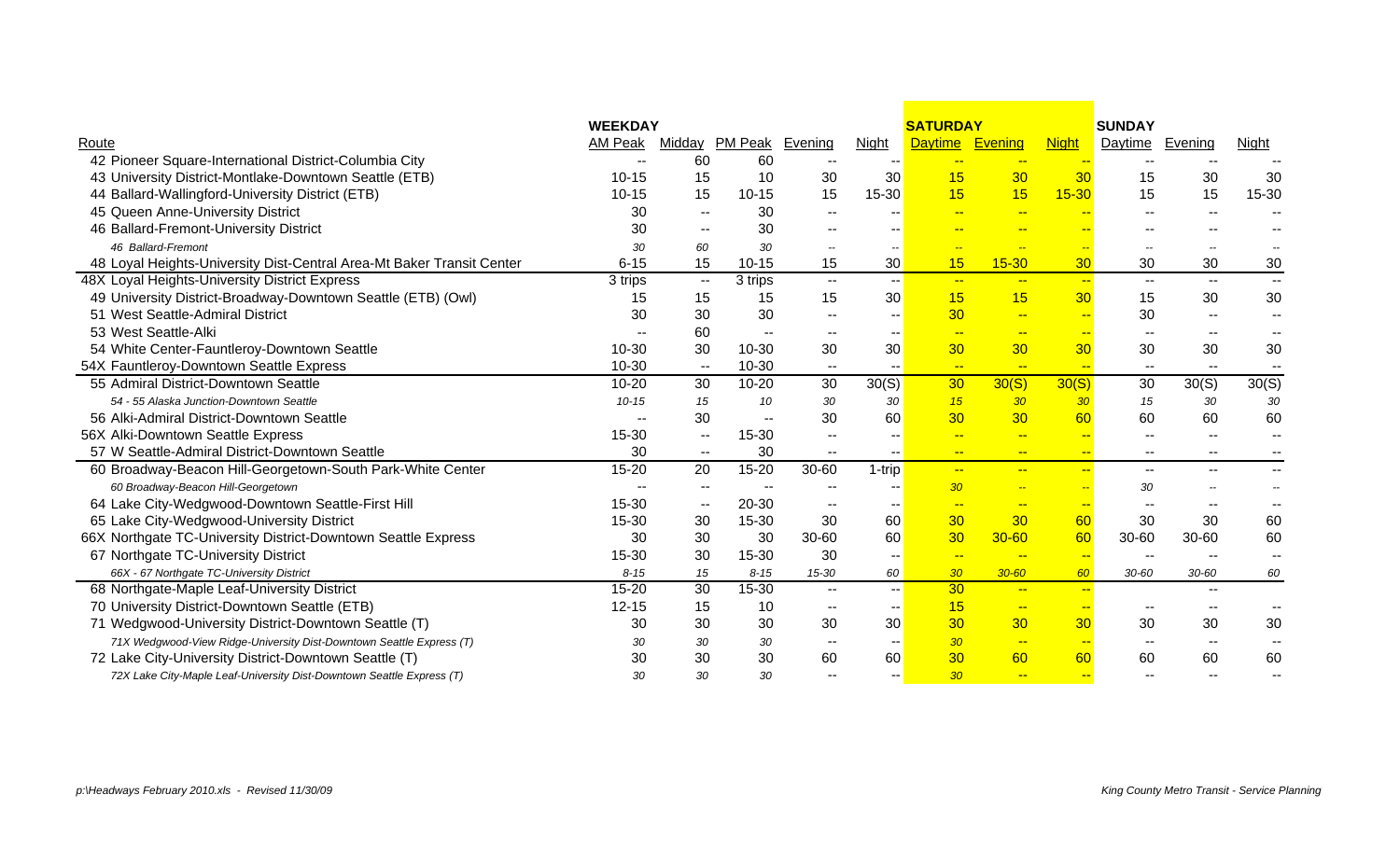|                                                                          | <b>WEEKDAY</b> |                          |                          |                          |                          | <b>SATURDAY</b>          |                          |                          | <b>SUNDAY</b>            |                          |                          |
|--------------------------------------------------------------------------|----------------|--------------------------|--------------------------|--------------------------|--------------------------|--------------------------|--------------------------|--------------------------|--------------------------|--------------------------|--------------------------|
| Route                                                                    | AM Peak        |                          | Midday PM Peak Evening   |                          | Night                    | <b>Daytime</b>           | Evening                  | <b>Night</b>             | Daytime                  | Evening                  | Night                    |
| 73 Jackson Park-University District-Downtown Seattle (T)                 | $7 - 15$       | $8 - 20$                 | $8 - 20$                 | 60                       | 60                       | 30                       | 60                       | 60                       | 60                       | 60                       | 60                       |
| 73X Jackson Park-Maple Leaf-University Dist-Downtown Seattle Express (T) | 30             | 30                       | 30                       | 1 Trip                   | $\overline{\phantom{m}}$ | 30 <sub>o</sub>          | $\sim$                   | $\rightarrow$            | $\sim$                   | $-1$                     | $\overline{\phantom{a}}$ |
| 71 - 72 - 73 Cowen Park-University District-Downtown Seattle (T)         | $7 - 8$        | $8 - 10$                 | $5 - 8$                  | 15                       | 15                       | 10                       | 15                       | 15                       | 15                       | 15                       | 15                       |
| 74 Sand Point-Downtown Seattle Express (T)                               | 15-30          | 3 trips                  | 15-30                    | 1 trip                   | $\mathbf{u}$             | $\sim$                   | $\overline{\phantom{a}}$ | $\sim$                   | $\overline{\phantom{a}}$ | $\overline{\phantom{a}}$ |                          |
| 75 Ballard-Northgate-Lake City-University District                       | 15-30          | 30                       | 15-30                    | 30-60                    | $30 - 60$                | 30                       | $30 - 60$                | 60                       | 30-60                    | 60                       | 60                       |
| 75 Lake City-University District                                         | 15-30          | 30                       | 15-30                    | 30                       | 30                       | 30 <sub>2</sub>          | 30 <sub>2</sub>          | 60                       | 30                       | 60                       | 60                       |
| 76 Wedgwood-Downtown Seattle (T)                                         | 15-30          | $\sim$ $\sim$            | 15-30                    | $-$                      | $\overline{\phantom{a}}$ | $\frac{1}{2}$            | $-$                      | $\leftarrow$             | $\overline{\phantom{a}}$ | $\overline{\phantom{a}}$ | $\sim$                   |
| 76 - 316 Green Lake P&R - Downtown Seattle (T)                           | $7 - 15$       | $\overline{\phantom{a}}$ | $7 - 15$                 |                          |                          | $-$                      | $\overline{a}$           | $\overline{\phantom{a}}$ |                          |                          | $-$                      |
| 77 North City-Jackson Park-Downtown Seattle (T)                          | 15-30          | $\sim$ $\sim$            | 15-30                    | $\overline{\phantom{a}}$ |                          | $\overline{\phantom{a}}$ | $-$                      | $-$                      |                          |                          |                          |
| 79 Lake City-Downtown Seattle                                            | 4 trips        | $\overline{\phantom{a}}$ | 3 trips                  |                          |                          |                          | $\overline{a}$           |                          |                          |                          |                          |
| 81 Ballard-Belltown-Downtown Seattle (Owl)                               |                |                          |                          | $\overline{a}$           | 2 trips                  | $\rightarrow$            | $\overline{a}$           | 2 trips                  |                          | $\overline{\phantom{a}}$ | 2 trips                  |
| 82 Greenwood-Queen Anne-Downtown Seattle (Owl)                           | --             |                          | $\sim$                   | $\overline{\phantom{a}}$ | 2 trips                  | $-$                      | $\frac{1}{2}$            | 2 trips                  | $\overline{\phantom{a}}$ | $\overline{\phantom{a}}$ | 2 trips                  |
| 83 Maple Leaf-University District-Downtown Seattle (Owl)                 | $\overline{a}$ |                          | $\sim$                   | $\mathbf{u}$             | 2 trips                  | $\frac{1}{2}$            | $\overline{a}$           | 2 trips                  | $\overline{\phantom{a}}$ | $\overline{\phantom{a}}$ | 2 trips                  |
| 84 Madison Park-Madrona-Downtown Seattle (Owl)                           |                |                          | $- -$                    | $\overline{\phantom{m}}$ | 2 trips                  | $-$                      | $-$                      | 2 trips                  | $\overline{a}$           | $\qquad \qquad \cdots$   | 2 trips                  |
| 85 W Seattle-White Center-Downtown Seattle (Owl)                         |                | $-$                      | $\overline{\phantom{a}}$ | $\mathbf{u}$             | 2 trips                  | $-$                      | $\overline{\phantom{a}}$ | 2 trips                  | $\overline{\phantom{a}}$ | $\overline{\phantom{a}}$ | 2 trips                  |
| 98 South Lake Union Streetcar (SLU)                                      | 15             | 15                       | 15                       | 15                       |                          | 15                       | 15                       | $\overline{\phantom{a}}$ | 15                       | 15                       |                          |
| 99 Waterfront Streetcar Bus                                              | 20             | 30                       | 20                       | 30(B)                    | 30(B)                    | 20                       | 30(B)                    | 30(B)                    | 20                       | 30(B)                    | 30(B)                    |
| 101 Renton-Downtown Seattle (T)                                          | $5 - 10$       | 15-30                    | $5 - 10$                 | 30                       |                          | 30                       | 30 <sup>°</sup>          | $\sim$                   | 30                       | 60                       | $\sim$                   |
| 102 Fairwood-Renton-Downtown Seattle (T)                                 | 30             | $\sim$                   | 30                       | $\sim$                   | $- -$                    | $\frac{1}{2}$            | $\sim$                   | $-$                      | $\overline{\phantom{a}}$ | $\overline{\phantom{a}}$ | $\sim$                   |
| 105 Renton Highlands-Renton                                              | 30             | 30                       | 30                       | 30                       | 60                       | 30                       | 30 <sub>o</sub>          | 60                       | 60                       | 60                       | 60                       |
| 106 Renton-Rainier Beach Station-Georgetown-Downtown Seattle (T)         | 15-30          | 30                       | 15-30                    | 30                       | 60                       | 30                       | 30                       | 60                       | 30                       | 60                       | 60                       |
| 107 Renton-West Hill-Rainier View-Rainier Beach Station-Rainier Beach    | 30             | 30                       | 15-30                    | 30                       | 60                       | 30                       | $30 - 60$                | 60                       | 30                       | 30-60                    | 60                       |
| 107 Skyway-Rainier View-Rainier Beach Station-Rainier Beach              | 15-30          | 30                       | 15-30                    | 30                       | 60                       | 30 <sub>2</sub>          | $30 - 60$                | 60                       | 30                       | $30 - 60$                | 60                       |
| 110 North Renton-Renton-Tukwila Station (TW)                             | 30             | $\sim$                   | 30                       | $-$                      | $\sim$                   | $\frac{1}{2}$            | $\frac{1}{2}$            | $-$                      | $\sim$                   | $\overline{\phantom{a}}$ | $- -$                    |
| 111 Lake Kathleen, Kennydale-Downtown Seattle                            | $20 - 30$      | $\sim$ $\sim$            | 20-30                    | $- -$                    | $\overline{\phantom{a}}$ | $\frac{1}{2}$            | $-$                      | $-$                      | $\overline{\phantom{a}}$ | $\overline{\phantom{a}}$ | $-$                      |
| 113 Shorewood-White Center-Downtown Seattle                              | 20-30          | $\overline{\phantom{a}}$ | 30                       |                          |                          | $-$                      | $-$                      | $-$                      |                          |                          |                          |
| 114 Renton Highlands-Newport Hills-Downtown Seattle                      | 30             | $\overline{\phantom{a}}$ | 30                       |                          |                          | <b>College</b>           | $-$                      | $-$                      |                          |                          |                          |
| 116 Fauntleroy Ferry-Downtown Seattle Express                            | 10-30          | $\mathbf{L}$             | 15-30                    |                          |                          |                          | $-$                      | $-$                      |                          |                          |                          |
| 118 Tahlequah-Burton-Vashon-(Downtown Seattle)                           | 4 trips        | 3 trips                  | 3 trips                  | 2 trips                  | $- -$                    | 70-90                    | $-$                      | $\rightarrow$            | $-$                      | $-$                      |                          |
| 119 Dockton-Vashon-(Downtown Seattle)                                    | 2 trips        | 2 trips                  | 3 trips                  | 1 trip                   | $\sim$                   | $\frac{1}{2}$            | $-$                      | $\frac{1}{2}$            | $\mathbf{u}$             | $\overline{\phantom{a}}$ | $\overline{\phantom{a}}$ |
| 120 Burien TC/P&R-White Ctr-Delridge-Downtown Seattle (Owl)              | $10 - 15$      | 15                       | $7 - 15$                 | 30                       | 60                       | $15 - 20$                | 30 <sup>°</sup>          | 60                       | 30                       | 30                       | 60                       |
| 121 Des Moines-Burien TC/P&R-Downtown Sea Express (TW)                   | 15-30          | $\mathbf{u}$             | 15-30                    |                          |                          | <b>A</b>                 | --                       | <b>A</b>                 |                          |                          |                          |
| 122 Des Moines-Burien TC/P&R-Downtown Sea Express                        | 30             |                          | 30                       |                          |                          |                          |                          |                          |                          |                          |                          |
|                                                                          |                |                          |                          |                          |                          |                          |                          |                          |                          |                          |                          |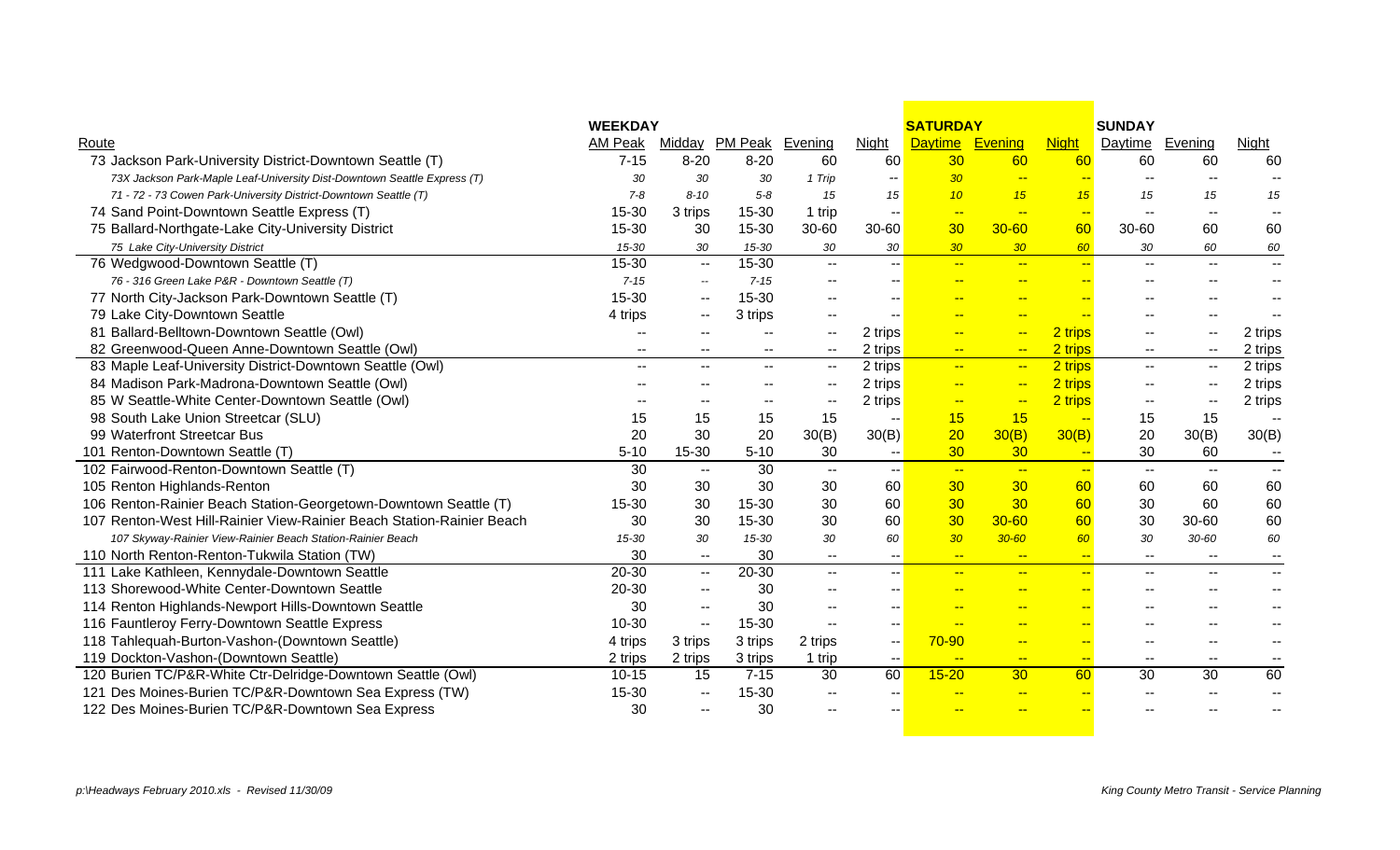|                                                                       | <b>WEEKDAY</b> |                                               |                        |                          |                   | <b>SATURDAY</b>          |                          |                          | <b>SUNDAY</b>            |                          |                          |
|-----------------------------------------------------------------------|----------------|-----------------------------------------------|------------------------|--------------------------|-------------------|--------------------------|--------------------------|--------------------------|--------------------------|--------------------------|--------------------------|
| Route                                                                 | AM Peak        |                                               | Midday PM Peak Evening |                          | <b>Night</b>      | <b>Daytime</b>           | Evening                  | <b>Night</b>             | <b>Daytime</b>           | Evening                  | <u>Night</u>             |
| 123 Gregory Hts-Burien TC/P&R-Downtown Sea Express                    | 30             | $\overline{\phantom{a}}$                      | 30                     | $\sim$ $\sim$            |                   | $-$                      | $-$                      |                          | --                       |                          |                          |
| 121 - 122 - 123 Burien TC/P&R-Downtown SR-509 Express                 | 10-30          | $\overline{\phantom{a}}$                      | 10-30                  | $\overline{\phantom{a}}$ |                   |                          |                          |                          |                          |                          |                          |
| 124 Downtown Seattle-SODO-Tukwila International Blvd Station (Owl)    | 20-30          | 30                                            | 20-30                  | 30                       | 30                | 30                       | 30                       | 30                       | 30                       | 30                       | 30                       |
| 125 Shorewood-White Center-Downtown Seattle                           | 15             | 30                                            | 15                     | 30                       | 30-60             | 30                       | 30                       | 60                       | 30-60                    | 60                       | 60                       |
| 128 Southcenter-Tukwila Int Blvd Station-White Center-West Seattle    | 30             | 30                                            | 30                     | 30                       | --                | 30                       | 60                       | $\overline{\phantom{a}}$ | 60                       | $\overline{\phantom{a}}$ | $\overline{\phantom{m}}$ |
| 129 Riverton Heights-N SeaTac-Tukwila International Blvd Station      | 30             | $\overline{\phantom{a}}$                      | 30                     | $\sim$                   | $--$              | $\sim$                   | $\sim$                   | $\sim$                   | $\overline{\phantom{a}}$ | $\overline{\phantom{a}}$ | $\overline{\phantom{m}}$ |
| 131 Des Moines-Burien TC/P&R-Georgetown-Downtown Seattle              | 60             | 60                                            | 60                     | 60                       | 60                | 60                       | 60                       | 60                       | 60                       | 60                       | 60                       |
| 132 Des Moines-Burien TC/P&R-South Park-Downtown Seattle              | 30             | 60                                            | 30                     | 60                       | 60                | 60                       | 60                       | 60                       | 60                       | 60                       | 60                       |
| 133 Burien TC/P&R-White Center-University District                    | 3 trips        | --                                            | 4 trips                | $\overline{\phantom{a}}$ |                   | $\sim$                   | $\frac{1}{2}$            | $\overline{\phantom{m}}$ | --                       | $\sim$                   | $\overline{\phantom{a}}$ |
| 134 Burien TC/P&R-Park Lake-Downtown Seattle                          | 3 trips        | 6 trips                                       | 3 trips                | $\overline{\phantom{a}}$ | --                | $-$                      | $\rightarrow$            | $\overline{\phantom{m}}$ | --                       | $\overline{\phantom{a}}$ |                          |
| 139 Burien TC/P&R-Gregory Heights-Burien TC/P&R                       | 30             | 30                                            | 30                     | 30                       | -- 1              | 30                       | 30                       | $\overline{\phantom{a}}$ | 30                       | 30                       |                          |
| 140 Burien TC/P&R-Tukwila Int Blvd Station-Southcenter-Renton         | 15             | 15                                            | 15                     | 30                       | -- 1              | 30                       | 30                       | $\rightarrow$            | 30                       | 30                       |                          |
| 143 Black Diamond-Maple Valley-Renton-Downtown Seattle                | 20-30          | $\sim$                                        | 20-30                  | $\sim$ $\sim$            | -- I              | $\sim$                   | $\rightarrow$            | $\overline{a}$           | $\mathbf{u}$             | $\mathbf{H}$             |                          |
| 148 Fairwood-Renton                                                   | 30             | 30                                            | 30                     | 60                       | -- 1              | 60                       | $-$                      | $\rightarrow$            | 60                       |                          |                          |
| 149 Blk Diamond-Maple Valley-Renton                                   | 30             | 120                                           | 30                     | $\sim$                   |                   | $\sim$                   | $\frac{1}{2}$            | $\rightarrow$            | $\overline{\phantom{a}}$ | $\overline{\phantom{a}}$ | $\overline{\phantom{a}}$ |
| 150 Kent-Southcenter-Downtown Seattle (T)                             | 15             | 15                                            | 15                     | 30                       | $30 - 60$         | 15                       | 30                       | $30 - 60$                | 30                       | 30                       | 30-60                    |
| 152 Auburn-Star Lake-Downtown Seattle                                 | 30             | --                                            | 30                     | $\sim$                   |                   | $-$                      | $\rightarrow$            | $\overline{\phantom{a}}$ | $\overline{\phantom{m}}$ | $\overline{\phantom{a}}$ |                          |
| 153 Renton-Kent                                                       | 30             | 60                                            | 30                     | $- -$                    |                   | $-$                      | $-$                      | $-$                      | --                       | $\sim$ $\sim$            |                          |
| 154 Tukwila Sounder Station-E Marginal Way S-Boeing Industrial        | 4 trips        | $\mathcal{L}_{\mathcal{P}}$                   | 4 trips                | $\sim$                   | -- <mark>1</mark> | $\sim$                   | $\sim$                   | $\overline{\phantom{a}}$ | --                       | $\overline{\phantom{a}}$ |                          |
| 155 Fairwood-Southcenter                                              | 60             | 60                                            | 60                     | $\sim$                   |                   | 60                       | $-$                      | $-$                      | $\overline{\phantom{m}}$ | $\overline{\phantom{m}}$ |                          |
| 156 Southcenter-McMicken Hts-SeaTac/Airport Station-SeaTac            | 30             | 30                                            | 30                     | 30                       | $-1$              | 60                       | 60                       | $\overline{\phantom{a}}$ | 60                       | 60                       |                          |
| 156 Tukwila Sounder Station-Southcenter-SeaTac/Airport Station-SeaTac | 30             | $\mathord{\hspace{1pt}\text{--}\hspace{1pt}}$ | 30                     | $\overline{\phantom{a}}$ |                   | $\sim$                   | $\sim$                   | $\overline{\phantom{a}}$ | $\overline{\phantom{a}}$ | $\overline{\phantom{a}}$ |                          |
| 157 Lk Meridian P&R-East Hill-Kent-Downtown Seattle                   | 4 trips        | --                                            | 3 trips                | --                       | -- 1              | <b>Fig.</b>              | $-$                      | $\overline{\phantom{a}}$ | --                       | --                       |                          |
| 158 Kent East Hill-Kent-Downtown Seattle                              | 30             | $\sim$ $-$                                    | 30                     | $\overline{\phantom{a}}$ | $--$              | $-$                      | $\frac{1}{2}$            | $\frac{1}{2}$            | $\overline{\phantom{a}}$ | $\overline{\phantom{a}}$ |                          |
| 159 Timberlane-Kent-Downtown Seattle                                  | 30             | $\mathbf{u}$                                  | 30                     | $\mathbf{u}$             | -- I              | $-$                      | $-$                      | $-$                      | --                       | $\overline{\phantom{a}}$ | $\mathbf{u}$             |
| 161 Lk Meridian P&R-East Hill-Tukwila P&R-Downtown Seattle            | 30             | --                                            | 30                     | $-$                      | $-$               |                          | $\rightarrow$            | $\overline{\phantom{a}}$ | $-$                      |                          |                          |
| 162 Kent P&R-Downtown Seattle                                         | 30             | --                                            | 30                     | $\sim$ $\sim$            | $-$               | <b>Page</b>              | $\overline{\phantom{a}}$ | $-$                      | $-$                      |                          |                          |
| 158 - 159 - 162 Kent P&R-Downtown Seattle                             | 10-20          | --                                            | $10 - 20$              | $- -$                    | $-$               | $-$                      | $\leftarrow$             | $\rightarrow$            | --                       |                          |                          |
| 164 Kent-Lake Meridian-Green River CC                                 | 60             | 60                                            | 60                     | 60                       | -- 1              | 60                       | 60                       | $-$                      | $\overline{\phantom{a}}$ | $\overline{\phantom{a}}$ |                          |
| 166 Kent-Highline CC-Des Moines                                       | 30             | 30                                            | 30                     | 30-60                    | -- I              | 30                       | $30 - 60$                | $\mathbb{L} \mathbb{L}$  | 60                       | 60                       | $\sim$                   |
| 167 S Renton P&R-Renton TC-University District                        | 30             | $\overline{\phantom{a}}$                      | 30                     | $\mathbf{u}$             | -- 1              | $\sim$                   | $-$                      | $-$                      | $\mathbf{u}$             | $\sim$                   |                          |
| 168 Kent-Lake Meridian-Timberlane-Covington                           | 60             | 60                                            | 60                     | 60                       | 60                | 60                       | 60                       | $\overline{a}$           | 60                       | 60                       |                          |
| 168 Kent-Lake Meridian-Timberlane-Covington-Four Corners              | 60             | 60                                            | 60                     | 60                       | 60                | $\overline{\phantom{a}}$ | $\overline{\phantom{a}}$ | $\overline{\phantom{a}}$ | $\overline{\phantom{a}}$ |                          |                          |
| 169 Kent-Kent East Hill-Valley Medical-Renton                         | 30             | 30                                            | 30                     | 30-60                    | 60                | 30                       | $30 - 60$                | 60                       | 30                       | 30-60                    | 60                       |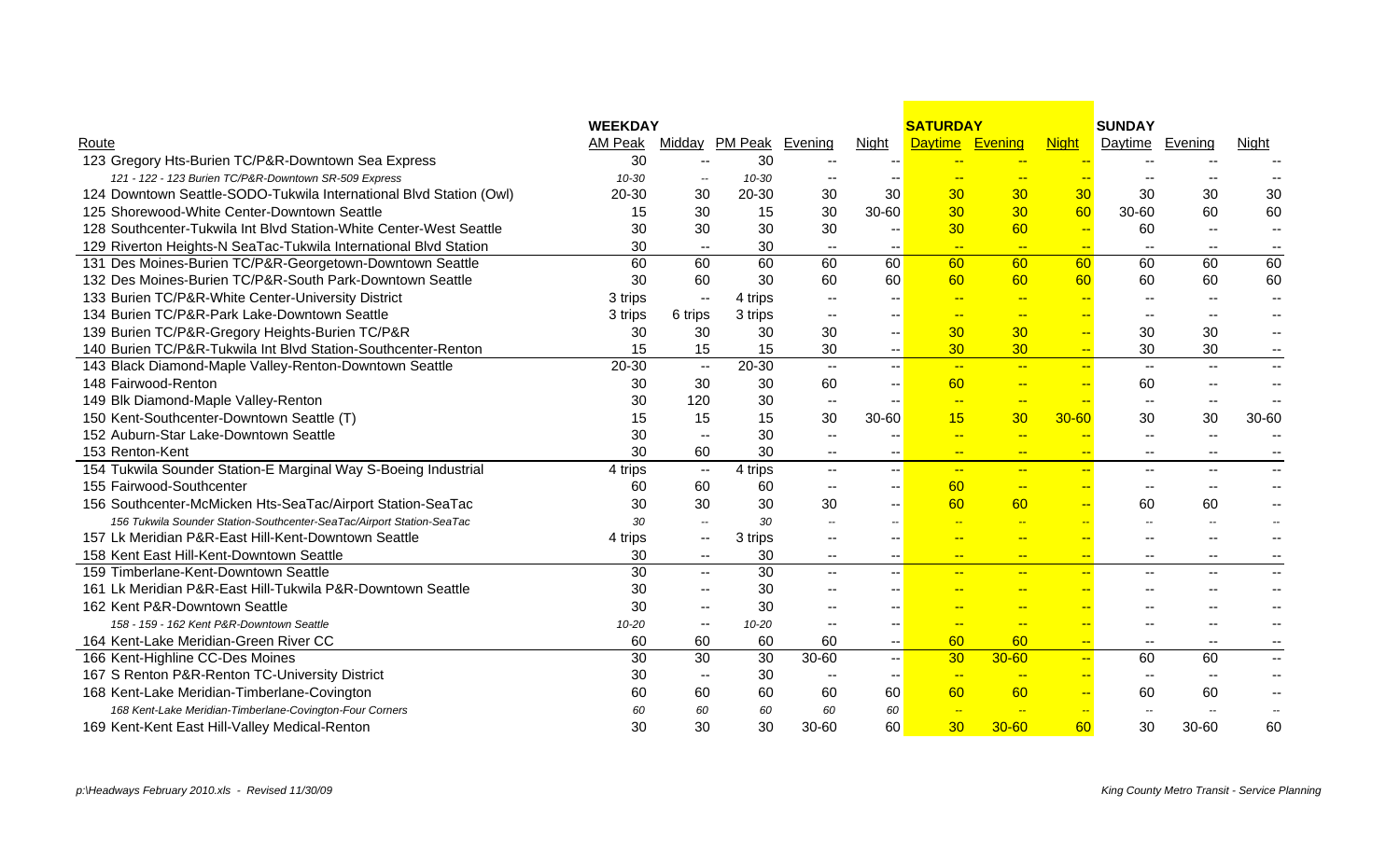|                                                                        | <b>WEEKDAY</b> |                          |                          |                          |                          | <b>SATURDAY</b>          |                          |                          | <b>SUNDAY</b>            |                          |                          |
|------------------------------------------------------------------------|----------------|--------------------------|--------------------------|--------------------------|--------------------------|--------------------------|--------------------------|--------------------------|--------------------------|--------------------------|--------------------------|
| Route                                                                  | AM Peak        |                          | Midday PM Peak Evening   |                          | <b>Night</b>             | <b>Daytime</b>           | Evening                  | <b>Night</b>             | Daytime                  | <b>Evening</b>           | <b>Night</b>             |
| 173 Federal Way TC-Redondo Heights P&R-I-5-Duwamish                    | 2 trips        | $\sim$                   | 2 trips                  | $\overline{\phantom{a}}$ |                          | $-$                      | $-$                      |                          | $\overline{\phantom{a}}$ | $- -$                    |                          |
| 174 Federal Way-Pacific Hwy-SeaTac-Tukwila Int Blvd Station (Owl)      | 15-30          | 30                       | 15-30                    | 30                       | 30                       | 30                       | 30                       | 30                       | 30                       | 30                       | 30                       |
| 175 W Federal Way-Redondo Hts P&R-Midway-Downtown Seattle              | 4 trips        | $\sim$ $-$               | 4 trips                  | $- -$                    | --                       |                          | $\overline{\phantom{a}}$ |                          | --                       | $- -$                    |                          |
| 177 Federal Way P&R-Downtown Seattle                                   | 10-30          | $\sim$ $-$               | $12 - 30$                | $- -$                    | $\overline{\phantom{m}}$ |                          | $-$                      | <u>ж.</u>                |                          | $\overline{\phantom{a}}$ |                          |
| 179 Twin Lakes P&R-Federal Way Transit Center-Downtown Seattle         | 15-30          | $\sim$                   | 15-30                    | --                       | $\sim$ $\sim$            | $-$                      | $-$                      | $\overline{\phantom{a}}$ | $\overline{\phantom{a}}$ | $\sim$ $\sim$            | $\overline{\phantom{a}}$ |
| 180 Kent - Auburn - SE Auburn                                          | 30             | 30                       | 30                       | 30                       | $30 - 60$                | 30                       | 30                       | $30 - 60$                | 30                       | 30-60                    | 60                       |
| 180 Burien TC/P&R - SeaTac/Airport Station - Kent - Auburn - SE Auburn | 30             | 30                       | 30                       | 2 trips                  | $\overline{\phantom{a}}$ | 30 <sub>2</sub>          | 2 trips                  | $\rightarrow$            | 30                       | 2 trips                  | $\overline{\phantom{a}}$ |
| 181 Twin Lakes P&R-Federal Way-Auburn                                  | 30             | 30                       | 30                       | 30-60                    | 2 trips                  | 30                       | $30 - 60$                | 3 trips                  | 30                       | 30                       | $\overline{\phantom{a}}$ |
| 182 Federal Way-South Twin Lakes-NE Tacoma                             | 30             | 60                       | 30                       | $\overline{\phantom{a}}$ | $-$                      | 60                       | $\frac{1}{2}$            | $\overline{\phantom{a}}$ | 60                       | $\overline{\phantom{a}}$ |                          |
| 183 Federal Way-Star Lake-Kent                                         | $30 - 60$      | 60                       | 30                       | $\overline{\phantom{a}}$ |                          | 60                       | $-$                      | $-$                      | $\overline{\phantom{a}}$ | $\overline{\phantom{a}}$ |                          |
| 187 Twin Lakes-Federal Way                                             | 30             | 60                       | 30                       | 60                       | 60                       | 60                       | 60                       | $\overline{\phantom{a}}$ | 60                       | $\overline{\phantom{a}}$ |                          |
| 190 Redondo Heights P&R-Star Lake P&R-Downtown Seattle                 | $20 - 30$      | $\sim$ $\sim$            | 20-30                    | $\sim$                   | -- I                     | $\frac{1}{2}$            | $\frac{1}{2}$            | $\overline{a}$           | $\overline{\phantom{a}}$ | $- -$                    |                          |
| 192 Star Lake-Downtown Seattle                                         | 30             | $\overline{\phantom{a}}$ | 30                       |                          | $-$                      | <b>Fig. 1</b>            | $-$                      | $-$                      | $-$                      | $-$                      |                          |
| 196 S Federal Way P&R-Downtown Seattle                                 | 20-30          | $\sim$                   | 20-30                    |                          | $- -$                    | $\rightarrow$            | $-$                      | $-$                      |                          |                          |                          |
| 197 Twin Lakes P&R-Federal Way Transit Ctr-University District         | 30             | $\overline{\phantom{a}}$ | 30                       |                          | $- -$                    | <b>College</b>           | $\overline{a}$           | $-$                      |                          |                          |                          |
| 200 Issaquah-North Issaquah                                            | 30             | 30                       | 30                       | $\sim$                   | $\sim$ $\sim$            | <b>FAX</b>               | $-$                      | ш.                       |                          | $-$                      |                          |
| 201 S Mercer Island-W Mercer-Mercer Island                             | 2 trips        | $\sim$ $-$               | 1 trip                   |                          | $- -$                    | $-$                      | $-$                      | $-$                      | $- -$                    | $\sim$                   |                          |
| 202 S Mercer Island-Seattle                                            | 30             | $\sim$                   | 30                       | $\sim$                   | -- I                     | $\overline{a}$           | $\overline{a}$           | $\rightarrow$            | $\sim$                   | $\sim$ $\sim$            | $\overline{\phantom{a}}$ |
| 203 Shorewood-Mercer Island                                            | 30             | 60                       | 30                       |                          | $-$                      | 60                       | $-$                      | $\overline{\phantom{a}}$ | 60                       |                          |                          |
| 204 S Mercer Island-Mercer Island                                      |                | 30                       | $\sim$                   |                          | $\sim$ $\sim$            | 30                       | $-$                      | $\overline{\phantom{a}}$ | 30                       |                          |                          |
| 205 S Mercer Island-University District                                | 3 trips        | $\sim$                   | 4 trips                  |                          | $\sim$ $\sim$            | $\sim$                   | $\overline{\phantom{a}}$ | $-$                      | $\sim$                   |                          |                          |
| 209 North Bend-Snoqualmie-Issaquah                                     | 60             | 60                       | 60                       | 2 trips                  | $\sim$                   | 60                       | 1 trip                   | $-$                      | $-$                      | $-$                      |                          |
| 210 Issaquah-Eastgate-Seattle                                          | 20             | $\overline{\phantom{a}}$ | 30                       | $\overline{\phantom{a}}$ | $- -$                    | $\sim$                   | $-$                      | $\frac{1}{2}$            | $-$                      | $- -$                    |                          |
| 211 Eastgate-Mercer Island-International District Station-First Hill   | 30             | $\mathbf{u}$             | 30                       | $\sim$                   |                          | $\overline{a}$           | $-$                      | $\overline{a}$           | $-$                      | $\overline{\phantom{a}}$ | $\overline{\phantom{a}}$ |
| 212 Eastgate P&R-Seattle (T)                                           | $7 - 25$       | $\overline{\phantom{a}}$ | $7 - 30$                 | $- -$                    | $\sim$ $\sim$            | $-$                      | $-$                      | $-$                      | $\sim$ $\sim$            | $- -$                    | $\overline{\phantom{a}}$ |
| 212 - 217 - 225 - 229 Eastgate P&R-Downtown Seattle (T)                | $6 - 30$       | $\overline{\phantom{a}}$ | $5 - 30$                 | $\sim$ $\sim$            | $\sim$ $-$               | $-$                      | $\frac{1}{2}$            | $-$                      | $-$                      | $- -$                    |                          |
| 213 Covenant Shores-Mercer Island                                      | ٠.             | 60                       | $\overline{\phantom{a}}$ | $- -$                    | --                       | 60                       | $-$                      | $\overline{\phantom{a}}$ | 60                       | $\overline{\phantom{a}}$ |                          |
| 214 Downtown Issaquah-Issaquah Transit Center-Downtown Seattle         | $7 - 20$       | $\overline{\phantom{a}}$ | $10 - 45$                |                          | $-$                      | $-$                      | $-$                      | $-$                      | $\overline{\phantom{a}}$ | $-$                      |                          |
| 214 - 215 Issaquah Transit Center - Downtown Seattle                   | $7 - 15$       | $\overline{\phantom{a}}$ | $7 - 15$                 | $\overline{\phantom{a}}$ |                          | $\overline{\phantom{a}}$ | $\sim$                   | $\rightarrow$            | $\overline{\phantom{a}}$ | $\overline{\phantom{a}}$ |                          |
| 215 North Bend-Issaquah Transit Center-Downtown Seattle                | 30             | $\overline{\phantom{a}}$ | 30                       | $\sim$                   | $-$                      | $\sim$                   | $-$                      | $-$                      | $\frac{1}{2}$            | $-1$                     | $-$                      |
| 216 Sammamish-S Sammamish P&R-Downtown Seattle (T)                     | 30             | $\mathbf{u}$             | 30                       | $\sim$                   | $- -$                    | $-$                      | $-$                      | $\overline{\phantom{a}}$ |                          | $-$                      |                          |
| 217 Downtown Seattle-Eastgate-Issaquah                                 | 3 trips        | $\overline{\phantom{a}}$ | 3 trips                  |                          | $- -$                    | $\sim$                   | $-$                      | $-$                      |                          |                          |                          |
| 218 Issaquah Highlands P&R-Downtown Seattle (T)                        | $9 - 30$       | $\overline{a}$           | $10 - 30$                |                          |                          |                          | <b>A</b>                 | $-$                      |                          |                          |                          |
| 219 Newport Hills-Newcastle-Factoria                                   | 60             |                          | 60                       |                          | $-$                      | $-$                      | $-$                      | ш.                       |                          |                          |                          |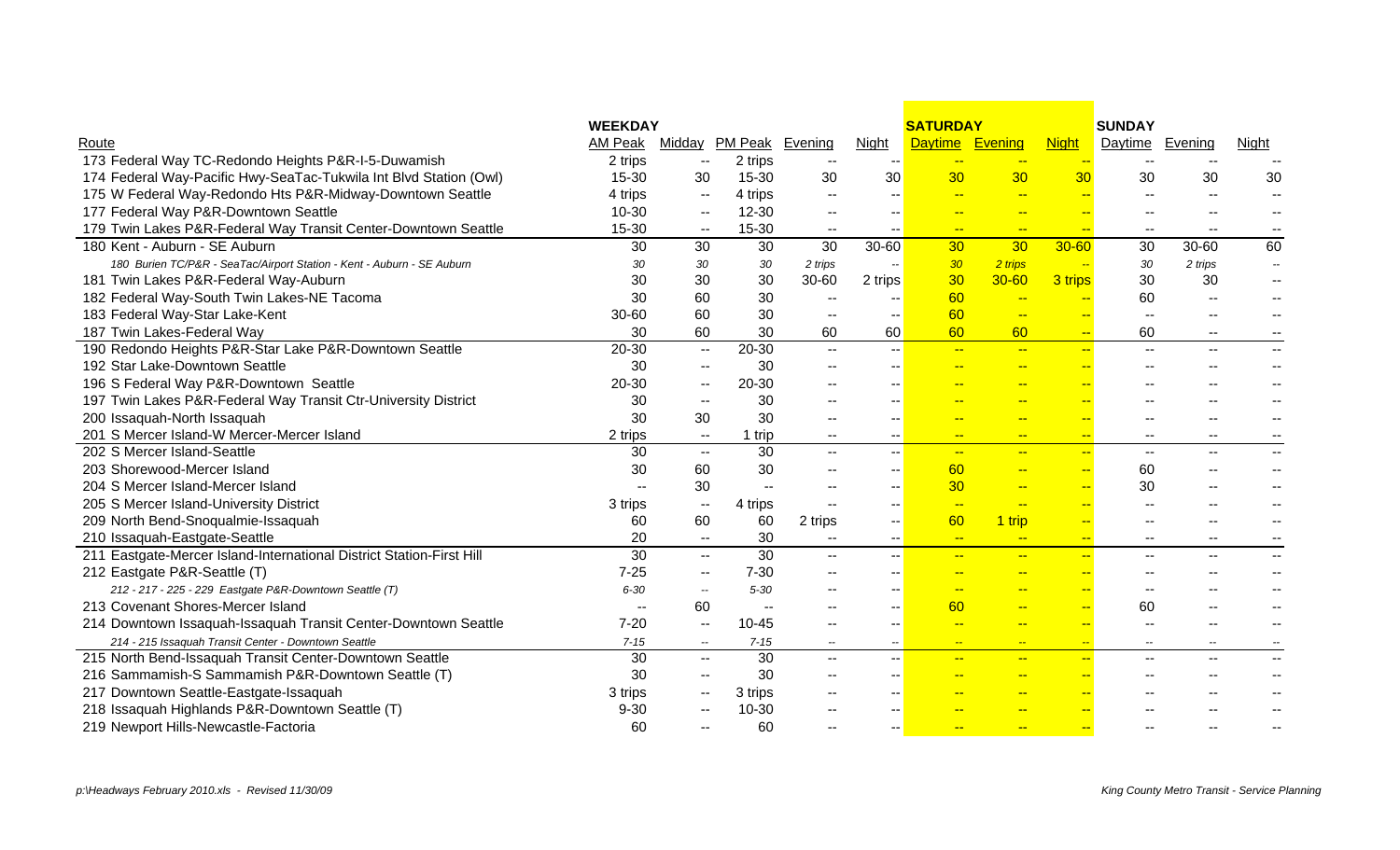|                                                                    | <b>WEEKDAY</b> |                          |                        |                          |                          | <b>SATURDAY</b>          |                          |                          | <b>SUNDAY</b>            |                          |                          |
|--------------------------------------------------------------------|----------------|--------------------------|------------------------|--------------------------|--------------------------|--------------------------|--------------------------|--------------------------|--------------------------|--------------------------|--------------------------|
| Route                                                              | AM Peak        |                          | Midday PM Peak Evening |                          | <b>Night</b>             | <b>Daytime</b>           | Evening                  | <b>Night</b>             | <b>Daytime</b>           | Evening                  | <u>Night</u>             |
| 221 Eastgate - BCC - Overlake - Redmond - Education Hill           | 30             | 30                       | 30                     | 30-60                    | 1 trip                   | 30                       | 60                       | $\overline{\phantom{a}}$ | 60                       | 60                       |                          |
| 222 Eastgate-Factoria-Bellevue                                     | 30             | 30                       | 30                     | 60                       |                          | 30                       | 60                       |                          | 30                       | 60                       |                          |
| 225 Overlake-Phantom Lake-Eastgate-Downtown Seattle                | 3 trips        | $\sim$                   | 3 trips                | $\overline{\phantom{a}}$ | $- -$                    |                          | $\overline{\phantom{a}}$ |                          | --                       |                          |                          |
| 229 Overlake-Lake Hills-Eastgate-Downtown Seattle                  | 30             | $\overline{\phantom{m}}$ | 30                     | $\overline{\phantom{a}}$ | $- -$                    | $\sim$                   | $-$                      |                          | --                       |                          |                          |
| 230 Kingsgate-Kirkland-Bellevue-Redmond                            | 30             | 30                       | 30                     | 30-60                    | $- -$                    | $30 - 60$                | $30 - 60$                | $-$                      | 60                       | 60                       |                          |
| 230 - 253 Downtown Bellevue-Crossroads                             | 15             | 15                       | 15                     | 15-30                    | 30                       | $15 - 30$                | $15 - 30$                | 60                       | 30                       | 30                       | 60                       |
| 232 Duvall-Avondale-Redmond-Bellevue                               | 30             | $\overline{\phantom{a}}$ | 30                     | $\overline{\phantom{a}}$ | $\mathbf{u}$             | $\overline{\phantom{a}}$ | $-$                      | $-$                      | $\overline{\phantom{a}}$ | $\overline{\phantom{a}}$ | $\overline{\phantom{a}}$ |
| 232 Redmond-Bellevue (TW)                                          | 30             | ۰.                       | 30                     | $- -$                    | $\sim$ $\sim$            | <b>1000</b>              | $-$                      | $\overline{\phantom{a}}$ | --                       |                          | --                       |
| 233 Bear Creek-Overlake-Bellevue                                   | 30             | 30                       | 30                     | 60                       | --                       | 60                       | $-$                      | $-$                      | --                       | $-$                      |                          |
| 234 Kenmore-Juanita-Kirkland-Bellevue                              | 30             | 30                       | 30                     | 60                       | н.                       | 60                       | $-$                      | $\overline{\phantom{a}}$ | 60                       | --                       |                          |
| 236 Woodinville-Totem Lk Transit Center-Kingsgate-Juanita-Kirkland | 30             | 30                       | 30                     | 30                       | н.                       | 60                       | $-$                      | $\overline{\phantom{a}}$ | 60                       | --                       |                          |
| 237 Woodinville-Houghton-Bellevue                                  | 3 trips        | $\sim$ $-$               | 3 trips                | $\overline{\phantom{a}}$ | $\sim$ $-$               | $-$                      | $\sim$                   | $-$                      | $\sim$ $-$               | $\overline{\phantom{m}}$ |                          |
| 238 Bothell/UW-Totem Lk Transit Center-Rose Hill-Kirkland          | 30             | 30                       | 30                     | 60                       | -- <mark>1</mark>        | 60                       | $\frac{1}{2}$            | $-$                      | 60                       | $\overline{\phantom{a}}$ | $\sim$                   |
| 240 Clyde Hill-Bellevue-Newcastle-Renton                           | 30             | 30                       | 30                     | 30-60                    | 60                       | 30                       | 60                       | 60                       | 60                       | 60                       | 60                       |
| 242 North City-Northgate-Overlake                                  | 12-30          | $\mathbf{u}$             | 30                     | $-$                      |                          | $\overline{a}$           | $\overline{a}$           | $\overline{\phantom{a}}$ | $\mathbf{u}$             | $\overline{\phantom{a}}$ | $\overline{\phantom{a}}$ |
| 243 Jackson Park-Montlake-Bellevue                                 | 3 trips        | $\sim$ $\sim$            | 2 trips                |                          |                          | --                       | $-$                      | $\overline{\phantom{a}}$ |                          |                          |                          |
| 244 Kenmore-Kingsgate-Overlake                                     | 30             | --                       | 30                     | $\sim$ $\sim$            | --                       | $\rightarrow$            | $-$                      | $\overline{\phantom{a}}$ | $-$                      | $\mathbf{u}$             |                          |
| 245 Kirkland-Overlake-Eastgate-Factoria                            | 15             | 30                       | 15                     | 30                       | 60                       | 30                       | 30 <sub>o</sub>          | 60                       | 30-60                    | 60                       | 60                       |
| 247 Overlake-Eastgate-Renton-Kent                                  | 3 trips        | $\sim$                   | 2 trips                | $\sim$                   | $\mathbf{u}$             | $\frac{1}{2}$            | $-$                      | $\sim$                   | $\mathbf{u}$             | $\overline{\phantom{a}}$ |                          |
| 248 Avondale-Redmond Town Center-Redmond-Kirkland                  | 30             | 30                       | 30                     | 30                       | 30-60                    | 30                       | $30 - 60$                | $-$                      | 30                       | 30-60                    | $\sim$                   |
| 249 Overlake-BedRed Rd-Bellevue                                    | 30             | 60                       | 30                     | $\mathbf{u}$             | $-$                      | 60                       | $-$                      | $\overline{\phantom{a}}$ | $\overline{\phantom{a}}$ |                          |                          |
| 250 Redmond-Overlake-Downtown Seattle                              | 30             | $\overline{\phantom{a}}$ | 30                     |                          | $\sim$ $\sim$            | $\rightarrow$            | $-$                      | $\overline{\phantom{a}}$ |                          |                          |                          |
| 251 UW Bothell/Cascadia CC-Woodinville-English Hill-Redmond        | 30             | 60                       | 30                     | $\sim$                   | $\sim$ $\sim$            | 60                       | $-$                      | $\overline{a}$           | --                       | $-$                      | $- -$                    |
| 252 Kingsgate-Houghton-Downtown Seattle                            | 30             | $\sim$                   | 30                     | $\sim$                   | $\overline{\phantom{a}}$ | $-$                      | $\rightarrow$            | $\rightarrow$            | $\overline{\phantom{a}}$ | $\overline{\phantom{a}}$ | $\overline{\phantom{m}}$ |
| 253 Bear Creek-Redmond-Crossroads-Bellevue                         | 30             | 30                       | $\overline{30}$        | 30-60                    | 60                       | $30 - 60$                | $30 - 60$                | 60                       | 60                       | 60                       | 60                       |
| 255 Brickyard-Kingsgate-Kirkland-Downtown Seattle (T)              | 15-30          | 30                       | 20-30                  | 30-60                    | 60                       | 30                       | 60                       | 60                       | 30                       | 60                       | 60                       |
| 255 - 256 S Kirkland P&R-Downtown Seattle (T)                      | $10 - 15$      | 30                       | $10 - 15$              | $30 - 60$                | 60                       | 30 <sub>2</sub>          | 60                       | 60                       | 30                       | 60                       | 60                       |
| 256 Downtown Seattle-S Kirkland P&R-Overlake (T)                   | 30             | $\overline{\phantom{a}}$ | 30                     | $\overline{\phantom{a}}$ | $\sim$ $\sim$            | $-$                      | $\frac{1}{2}$            | $\overline{\phantom{a}}$ | $-$                      | $\mathbf{u}$             | $\overline{\phantom{a}}$ |
| 257 Brickyard-Houghton-Downtown Seattle                            | 30             | $\overline{\phantom{a}}$ | 30                     | $\overline{\phantom{a}}$ | --                       | $-$                      | $-$                      | $\overline{\phantom{a}}$ | $-$                      |                          |                          |
| 260 Finn Hill-Houghton-Downtown Seattle                            | 3 trips        | $\sim$                   | 3 trips                | $- -$                    | $\sim$                   | $-$                      | $\frac{1}{2}$            | $-$                      | --                       | $\overline{\phantom{a}}$ |                          |
| 261 Overlake-Bellevue-Downtown Seattle                             | 30             | $\overline{\phantom{a}}$ | 30                     | $--$                     | -- I                     | $-$                      | $-$                      | $-$                      | --                       | $\overline{\phantom{a}}$ | $\overline{\phantom{a}}$ |
| 265 Redmond-Houghton-Downtown Seattle                              | 15-20          | --                       | $15 - 20$              |                          | $- -$                    | <b>Fig. 1</b>            | $-$                      | $\overline{a}$           | $-$                      | $-$                      |                          |
| 266 Bear Ck-Redmond-Downtown Seattle                               | 20             |                          | 20                     |                          |                          |                          |                          |                          |                          |                          |                          |
| 268 Bear Creek P&R-Downtown Seattle                                | 30             |                          | 30                     |                          |                          | $-$                      | $\overline{\phantom{a}}$ | $\overline{\phantom{a}}$ |                          |                          |                          |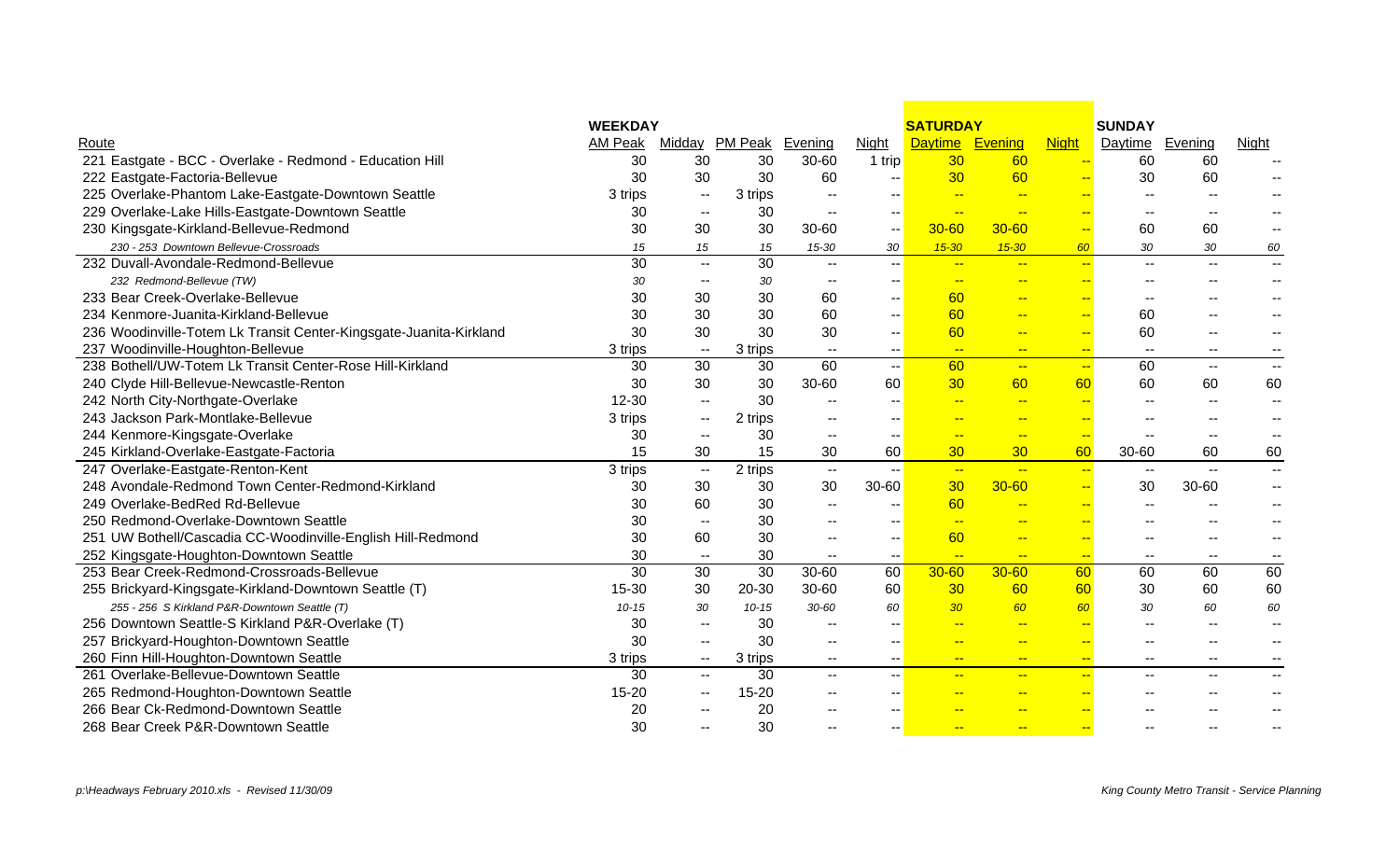|                                                              | <b>WEEKDAY</b>  |                          |                 |                          |                          | <b>SATURDAY</b>          |                          |                          | <b>SUNDAY</b>            |                          |                          |
|--------------------------------------------------------------|-----------------|--------------------------|-----------------|--------------------------|--------------------------|--------------------------|--------------------------|--------------------------|--------------------------|--------------------------|--------------------------|
| Route                                                        | AM Peak         | Midday                   | PM Peak Evening |                          | <b>Night</b>             | Daytime Evening          |                          | <b>Night</b>             | Daytime                  | Evening                  | <b>Night</b>             |
| 269 Issaquah-Iss Highlands P&R-Sahalee-Redmond-Overlake (TW) | 20-30           | 3 trips                  | 20-30           | 1 trip                   |                          | $-$                      | $\overline{\phantom{a}}$ | $\overline{\phantom{a}}$ | $\mathbf{u}$             |                          |                          |
| 271 Issaquah Transit Center-BCC-Bellevue-University District | 30              | 30                       | 30              | 60                       |                          | 30                       | 60                       | $-$                      | 60                       | 60                       |                          |
| 271 Eastgate-BCC-Bellevue-University District                | 15              | 15-30                    | 15              | 60                       |                          | 30                       | 60                       | <b>Fig.</b>              | 60                       | 60                       |                          |
| 272 Eastgate-Crossroad-University District                   | 15-30           | 4 trips                  | 20-60           | $- -$                    |                          | $-$                      | $\overline{a}$           | $\overline{\phantom{a}}$ | $-1$                     | $-1$                     |                          |
| 277 Juanita-Houghton-University District                     | 30              | --                       | 30              | $- -$                    |                          | $-$                      | $\overline{\phantom{a}}$ | <u></u>                  | --                       |                          |                          |
| 280 Bellevue-Renton-Tukwila-Downtown Seattle (Owl)           | $\mathbf{u}$    | --                       | $\sim$          | $\sim$                   | 2 trips                  | $\frac{1}{2}$            | $\mathbf{H}$             | 2 trips                  | --                       | $\overline{\phantom{a}}$ | 2 trips                  |
| 291 Redmond-Totem Lk Transit Center-Kingsgate (TW)           | $\overline{30}$ | н.                       | $\overline{30}$ | $\sim$ $\sim$            |                          | $-$                      | $-$                      |                          | --                       | $\overline{\phantom{a}}$ |                          |
| 301 Richmond Beach-Shoreline-Downtown Seattle (T) (TW)       | $10 - 30$       | $-$                      | 10-30           | $- -$                    |                          |                          | --                       |                          | --                       |                          |                          |
| 303 Shoreline-Northgate-Downtown Seattle-First Hill          | $15 - 30$       | $\overline{a}$           | 15-30           | $\overline{a}$           |                          |                          | --                       | $\overline{\phantom{a}}$ |                          |                          |                          |
| 304 Richmond Beach-Shoreline-Downtown Seattle                | 30              | $\overline{\phantom{a}}$ | 30              |                          |                          | <b>Fig. 1</b>            | $-$                      | $-$                      | --                       |                          |                          |
| 306 Kenmore-Lake City-Downtown Seattle                       | 30              | $\overline{\phantom{a}}$ | 30              |                          |                          |                          |                          |                          |                          |                          |                          |
| 306 - 312 Kenmore P&R-Lake City-Downtown Seattle             | $5 - 30$        | $\overline{\phantom{a}}$ | $5 - 30$        | $- -$                    | $\overline{\phantom{a}}$ | $-$                      | $\frac{1}{2}$            | $\overline{\phantom{a}}$ | $\overline{\phantom{a}}$ | $- -$                    |                          |
| 308 Horizon View-Lk Forest Park-Downtown Seattle             | 4 trips         | --                       | 3 trips         | $-$                      |                          |                          | $\frac{1}{2}$            | $\overline{a}$           | --                       | $\overline{a}$           | $\overline{a}$           |
| 311 Duvall-Woodinville-Downtown Seattle                      | $15 - 30$       | --                       | 15-30           |                          |                          |                          | $\overline{\phantom{a}}$ | Ξ.                       | ۵.                       |                          |                          |
| 312 Woodinville-Bothell-Lake City-Seattle                    | $5 - 20$        | --                       | $5 - 20$        |                          |                          |                          | $\rightarrow$            | ш.                       |                          |                          |                          |
| 316 Meridian Park-Green Lake-Downtown Seattle (T)            | 15-30           | н.                       | 20-30           | $\sim$                   | --                       |                          | --                       | $\overline{\phantom{a}}$ |                          |                          |                          |
| 330 Shoreline CC-Jackson Park-Lake City (TW)                 | 30              | 1 trip                   | 30              | $- -$                    | $- -$                    | $-$                      | $\overline{\phantom{a}}$ | $-$                      | $\overline{\phantom{a}}$ | $-1$                     |                          |
| 331 Kenmore-Aurora Village-Shoreline CC                      | 30              | 30                       | 30              | 60                       | 60                       | 30                       | 60                       | 60                       | 60                       | 60                       | 60                       |
| 342 Shoreline-Bothell-Bellevue-Renton                        | 30              | $\sim$                   | $\overline{30}$ | $\mathbf{u}$             | -- 1                     | $-$                      | $\sim$                   | $\rightarrow$            | $\overline{\phantom{a}}$ | $\sim$ $\sim$            | $\sim$                   |
| 345 Shoreline CC-Haller Lake-North Seattle CC-Northgate      | 30              | 30                       | 30              | 60                       | 60                       | 30                       | 60                       | 60                       | 60                       | 60                       | 60                       |
| 345 - 346 Haller Lake-North Seattle CC-Northgate             | 15              | 15                       | 15              | 30                       | 30                       | 15                       | 30 <sup>°</sup>          | 30                       | 30                       | 30                       | 30                       |
| 346 Aurora Village-Haller Lake-North Seattle CC-Northgate    | 30              | 30                       | 30              | 60                       | 60                       | 30                       | 60                       | 60                       | 60                       | 60                       | 60                       |
| 347 Mountlake Terrace-North City-Northgate                   | 30              | 30                       | 30              | 60                       | $-$                      | 30                       | 60                       | $-$                      | 60                       | 60                       | $\overline{\phantom{a}}$ |
| 347 - 348 North City-Jackson Park-Northgate                  | 15              | 15                       | 15              | 30                       | 60                       | 15                       | 30 <sup>°</sup>          | 60                       | 30                       | 30                       | 60                       |
| 348 Richmond Beach-Jackson Park-Northgate                    | $\overline{30}$ | $\overline{30}$          | $\overline{30}$ | 60                       | 60                       | 30                       | 60                       | 60                       | 60                       | 60                       | 60                       |
| 355 Shoreline-Greenwood-Univ District-Downtown Seattle       | $10 - 30$       | н.                       | 20-30           | $\mathbf{u}$             |                          | $\overline{\phantom{a}}$ | $-$                      | $\sim$                   | $\overline{\phantom{m}}$ | $\overline{\phantom{a}}$ | $\mathbf{u}$             |
| 358 Aurora Village-Bitter Lake-Aurora Ave-Downtown Seattle   | $5 - 15$        | 15                       | $5 - 15$        | $15 - 30$                | 30                       | 15                       | $15 - 30$                | 30                       | 20                       | 30                       | 30                       |
| 372 Woodinville-Bothell-Lake City-University District        | $7 - 30$        | 30                       | 10-30           | 60                       |                          |                          | $\rightarrow$            | $-$                      | $-$                      |                          |                          |
| 373 Shoreline-Jackson Park-University District               | 15-30           | 3 trips                  | 15-30           | $\overline{\phantom{a}}$ |                          |                          | $\overline{\phantom{a}}$ | $\overline{\phantom{a}}$ |                          |                          |                          |
| 497 Lakeland Hills-Auburn Station (PT)                       | 30              | --                       | 30              |                          |                          |                          |                          | ш.                       |                          |                          |                          |
| 600 Group Health Express Downtown Seattle-Tukwila            | 15-30           | --                       | 20-30           |                          |                          |                          | $- -$                    | $\overline{\phantom{a}}$ |                          |                          |                          |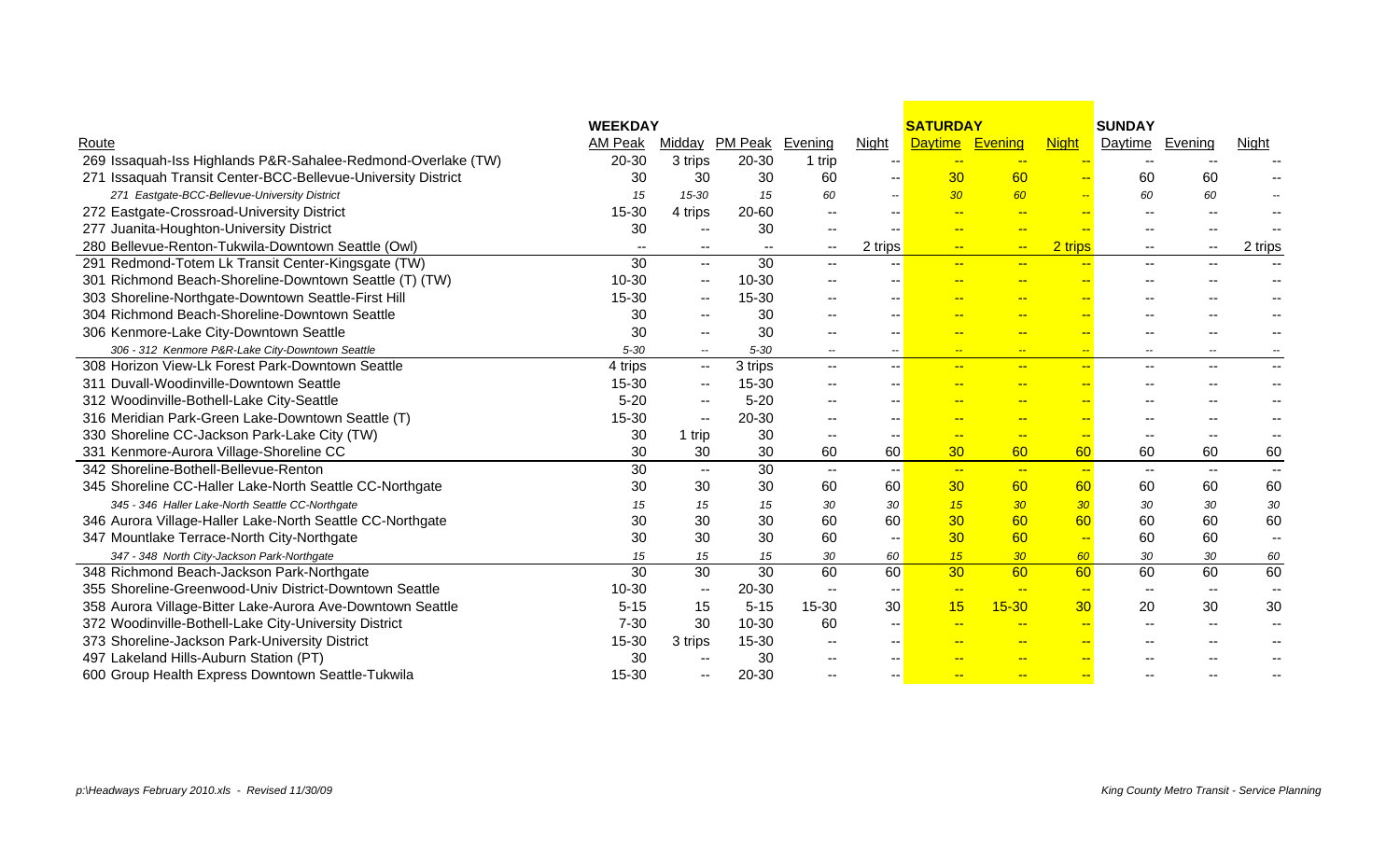|                                                      | <b>WEEKDAY</b> |             |               |         |               | <b>SATURDAY</b> |                |                          | <b>SUNDAY</b>  |               |       |
|------------------------------------------------------|----------------|-------------|---------------|---------|---------------|-----------------|----------------|--------------------------|----------------|---------------|-------|
| Route                                                | AM Peak        | Midday      | PM Peak       | Evening | <b>Night</b>  | <b>Daytime</b>  | <b>Evening</b> | <u>Night</u>             | <u>Daytime</u> | Evening       | Night |
| 901 Mirror Lake-Federal Way DART                     | 30             | 30          | 30            | 60      | $- -$         | 30              | 60             | $- -$                    | 30             | --            |       |
| 903 Northshore-Federal Way DART                      | 30             | 30          | 30            | 60      | $\sim$ $\sim$ | 30              | 60             | $-$                      | 30             | $\sim$ $\sim$ |       |
| 908 Maplewood-Highlands-Renton DART                  | 60             | 60          | 60            | $- -$   | $\sim$ $\sim$ | 60              | $- -$          | $-$                      | $\sim$ $\sim$  | $\sim$ $\sim$ |       |
| 909 Kennydale-Renton DART                            | 60             | 60          | 60            | $- -$   | $- -$         | 60              | $- -$          | <b></b>                  | $- -$          | $- -$         |       |
| 912 Enumclaw-Black Diamond-Covington                 | $- -$          | 4 trips     | $\sim$ $\sim$ | --      |               |                 | $- -$          | --                       | $- -$          | $- -$         |       |
| 913 Riverview-Kent Station/Transit Center DART       | 30             | 30          | 30            | $- -$   | $- -$         | 30              | $-$            | $\overline{\phantom{a}}$ | $- -$          | $- -$         |       |
| 914 Kent East Hill-Kent DART                         | $- -$          | 60          | $- -$         | --      | $\sim$        | 60              | $-$            | --                       | $- -$          | $\sim$ $\sim$ |       |
| 915 Enumclaw-Auburn                                  | $30 - 60$      | 90          | $30 - 60$     | $\sim$  | $-$           | 90              | $- -$          | <b></b>                  | $- -$          | $\sim$ $\sim$ |       |
| 916 Kent East Hill-Kent DART                         |                | 60          | $- -$         |         |               | 60              | $- -$          | --                       | --             |               |       |
| 917 White River-Algona/Pacific-Auburn DART           | 60             | 60          | 60            |         |               | 60              | $-$            | <b></b>                  | --             |               |       |
| 918 Kent-North Kent Industrial DART                  | 30             | $- -$       | 30            |         |               |                 | $-$            | --                       | --             |               |       |
| 921 Factoria-Somerset-Eastgate-Bellevue              | 30             | 60          | 30            |         |               | $-$             | $- -$          | $-$                      | $- -$          |               |       |
| 925 Newport Hills-Newcastle-Factoria DART            | <b>DART</b>    | <b>DART</b> | <b>DART</b>   | $- -$   |               | <b>FRAME</b>    | $- -$          | н.                       | $- -$          | $- -$         |       |
| 926 Crossroads-BCC-Eastgate DART                     | 30             | 60          | 30            |         | $- -$         |                 | --             |                          | --             |               |       |
| 927 Providence Point-Pine Lake-Issaquah DART         | 60             | 60          | 60            |         |               | 60              | $- -$          | н.                       |                |               |       |
| 929 Fall City-Carnation-Duvall-Redmond Ridge-Redmond | 2 trips        | 120         | 2 trips       | 2 trips | $- -$         |                 | $-$            | --                       | $- -$          | --            |       |
| 935 Kenmore-Kingsgate-Totem Lk Transit Center DART   | 30             | 60          | 30            |         |               |                 |                | <b>.</b>                 | --             |               |       |
| 941 Star Lake-Tukwila-First Hill                     | 20-30          | --          | 30            |         |               |                 | $- -$          |                          |                |               |       |

#### NOTES:

- All weekday peak-only services operate in the peak direction only except where indicated as two-way (TW).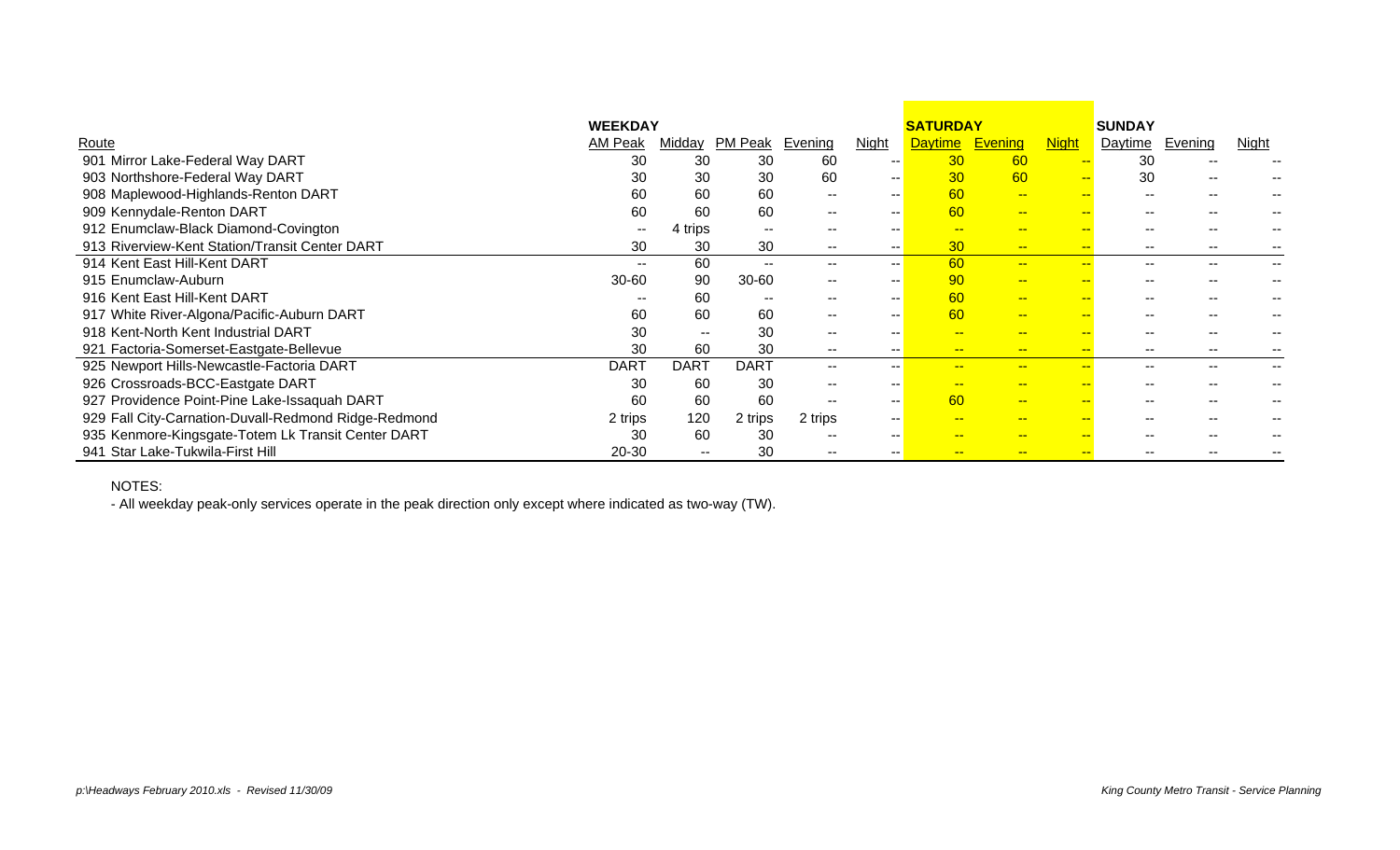#### **OWL SERVICE BETWEEN 1:15 A.M. AND 5:00 A.M. DAILY**

The following early morning "owl" services depart downtown Seattle at 2:15 a.m. and 3:30 a.m., seven days a week including holidays. An asterisk (\*) indicates a 2:15 a.m. trip only.

 Rainier Beach-Downtown Seattle Othello Station-Jefferson Park-Downtown Seattle\* 49 Downtown Seattle-Broadway-University District\*

- Ballard-Belltown-Downtown Seattle
- Greenwood-Queen Anne-Downtown Seattle
- Maple Leaf Dist-Univ Dist-Downtown Seattle
- Madison Pk-Madrona-Downtown Seattle
- W Seattle-White Ctr-Downtown Seattle
- Burien-White Ctr-Delridge-Downtown Seattle\*
- Downtown Seattle-SODO-Tukwila International Blvd Station
- Federal Way-Pacific Hwy-SeaTac-Tukwila International Blvd Station
- Bellevue-Renton-Tukwila-Downtown Seattle

Route 180 operates owl trips between Auburn, Kent, Sea-Tac Airport, and Burien between 3:00 a.m. and 5:00 a.m.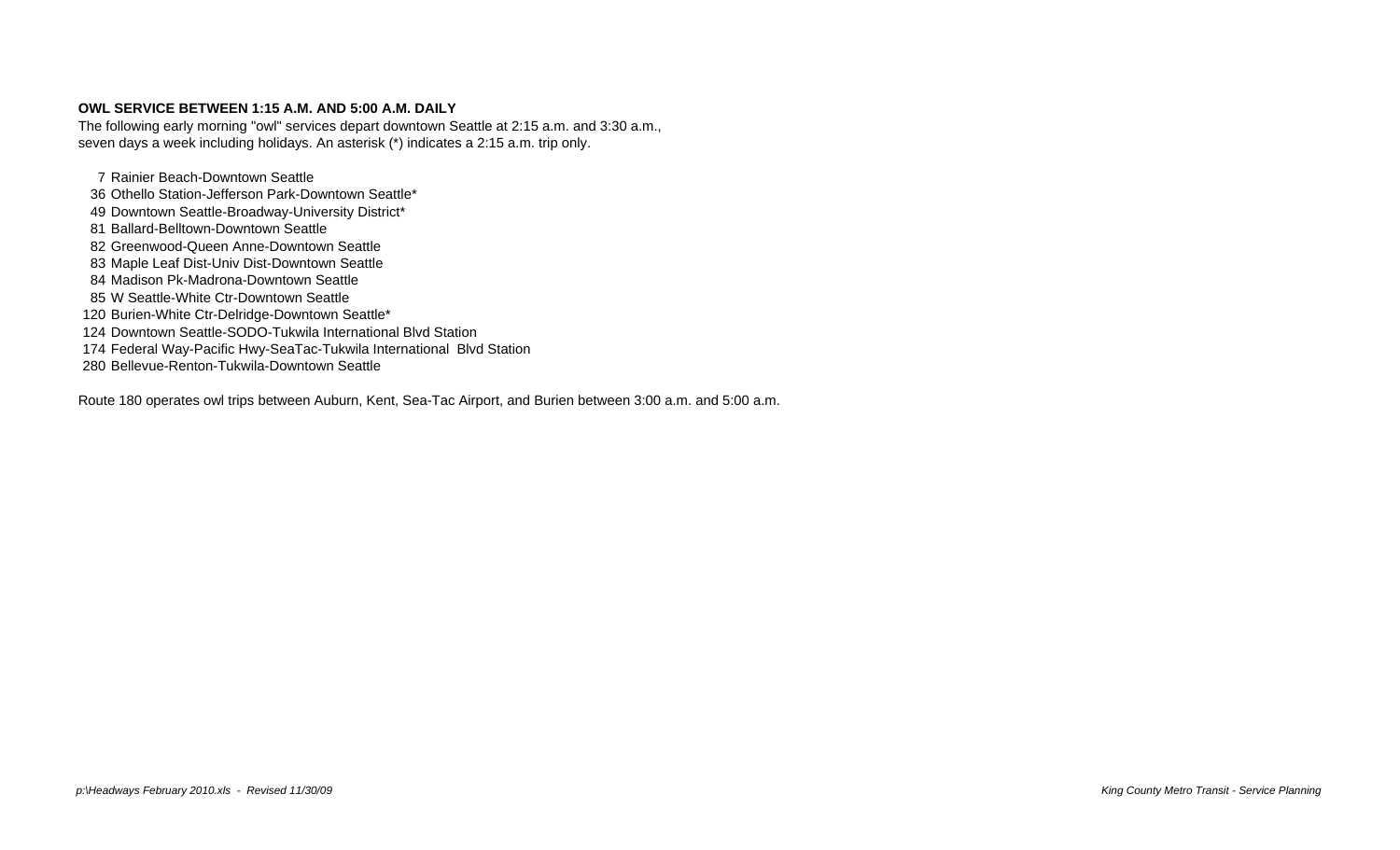### **SOUND TRANSIT LINK LIGHT RAIL**

|                                                                              | <b>WEEKDAY</b> |                          |                        |                          |                          | <b>SATURDAY</b> |                 |                              | <b>SUNDAY</b>            |                          |                          |
|------------------------------------------------------------------------------|----------------|--------------------------|------------------------|--------------------------|--------------------------|-----------------|-----------------|------------------------------|--------------------------|--------------------------|--------------------------|
| Route                                                                        | AM Peak        | Base                     | <b>PM Peak</b> Evening |                          | <b>Night</b>             | <b>Base</b>     | <b>Evening</b>  | <b>Night</b>                 | <b>Base</b>              | Evening                  | <b>Night</b>             |
| Link SeaTac/Airport Station - Downtown Seattle (T)                           | $7 - 8$        | 10                       | $7 - 8$                | 10                       | 15                       | 10              | 10              | 15                           | 10                       | 10                       | 15                       |
|                                                                              |                |                          |                        |                          |                          |                 |                 |                              |                          |                          |                          |
| SOUND TRANSIT REGIONAL EXPRESS ROUTES SERVING KING COUNTY                    | <b>WEEKDAY</b> |                          |                        |                          |                          | <b>SATURDAY</b> |                 |                              | <b>SUNDAY</b>            |                          |                          |
| Route                                                                        | AM Peak        | Base                     | PM Peak Evening        |                          | Night                    | <b>Base</b>     | <b>Evening</b>  | <b>Night</b>                 | Base                     | Evening                  | Night                    |
| 510 Everett-S Everett P&R-NE 145th & NE 45th St I-5 Exp Stops-Dwn Sea Expres | 10-30          | 30                       | 15-30                  | 60                       | 60                       | 30              | 60              | 60                           | 30                       | 60                       | 60                       |
| 511 Ash Way P&R-Lynnwood TC-NE 145th & NE 45th St I-5 Exp Stops-Dwn Sea      | 30             | 15                       | 15-30                  | $30 - 60$                | 60                       | 30              | $30 - 60$       | 60                           | 30                       | 30-60                    | 60                       |
| 513 Everett-Evergreen Way-Eastmont P&R-Dwtn Seattle Express                  | 6 trips        | $\sim$ $\sim$            | 5 trips                |                          | $\overline{\phantom{a}}$ | $-$             | $- -$           | $-$                          | $\overline{\phantom{a}}$ |                          |                          |
| 522 Woodinville-Bothell-Lake City-Downtown Seattle Express                   | 15-30          | 30                       | 15-30                  | 30                       | 60                       | 30              | 30 <sub>o</sub> | 60                           | 30                       | 30                       | 60                       |
| 532 Everett-Ash Way P&R-Bellevue Express                                     | 10-30          | $\overline{\phantom{a}}$ | 15-30                  |                          | $\overline{\phantom{m}}$ | $\rightarrow$   | $-$             | $\leftarrow$                 | $- -$                    | $- -$                    | $\sim$                   |
| 535 Lynnwood TC-UW Bothell/Cascadia-Bellevue Express                         | 30             | 30                       | 30                     | 60                       | $\sim$ $\sim$            | 60              | 60              | $\left  \frac{1}{2} \right $ | 60                       | 60                       | $- -$                    |
| 540 Redmond-Kirkland-University District Express                             | 15-30          | 30                       | 15-30                  | 60                       | $\overline{\phantom{a}}$ | $- -$           | $-$             | $-$                          | $\overline{\phantom{a}}$ | $- -$                    | $\overline{\phantom{a}}$ |
| 545 Redmond-Overlake-Downtown Seattle Express                                | $8 - 10$       | 15                       | $8 - 10$               | 10-30                    | 60                       | 30              | $30 - 60$       | 60                           | 30                       | 30-60                    | 60                       |
| 550 Bellevue-Downtown Seattle Express (T)                                    | $6 - 10$       | 15                       | $6 - 10$               | 30                       | 30                       | 15              | 30 <sup>°</sup> | 30                           | 30                       | 30                       | 30                       |
| 554 Issaquah Highlands-Issaquah TC/P&R-Downtown Seattle Express              | 30             | 15-30                    | $20 - 30$              | $30 - 60$                | 60                       | 30              | 60              | 60                           | 30                       | 60                       | 60                       |
| 554 Issaquah TC/P&R-Eastgate Express Stop-Downtown Seattle                   | 30             | 15                       | 20-30                  | $30 - 60$                | 60                       | 30 <sup>°</sup> | 60              | 60                           | 30                       | 60                       | 60                       |
| 554 Dwntwn Seattle-Issaquah-Issaquah Highlds P&R-S Sammamish P&R             | 2 trips        | $\overline{\phantom{a}}$ | $\sim$                 | 3 trips                  | 2 trips                  | $-$             | $\sim$          | $-$                          | $- -$                    | $\qquad \qquad -$        | --                       |
| 555 Northgate-Bellevue-Issaquah Express                                      | 30             | 1 trip                   | 30                     | $\overline{\phantom{a}}$ |                          | $\frac{1}{2}$   | $-$             | $\rightarrow$                | $\overline{\phantom{a}}$ | $- -$                    | $\overline{\phantom{a}}$ |
| 556 Issaquah-Bellevue-University District-Northgate Express                  | 30             | 1 trip                   | 30                     | $\sim$                   | $\overline{\phantom{a}}$ | $-$             | <u>нн</u>       | $-$                          | $-$                      |                          |                          |
| 560 Bellevue-Sea Tac Airport-Burien TC/P&R-West Seattle Express              | 30             | 60                       | 30                     | 60                       | 60                       | 60              | 60              | 60                           | 60                       | 60                       | 60                       |
| 560 Bellevue - Sea-Tac Airport - Burien TC/P&R                               | 30             | 30                       | 30                     | $30 - 60$                | 60                       | 60              | 60              | 60                           | 60                       | 60                       | 60                       |
| 566 Auburn Station-Kent Station/TC-Renton TC-Bellevue TC-Overlake            | $7 - 30$       | 30                       | $10 - 30$              | 30-60                    | $\sim$ $\sim$            | $-$             | $\rightarrow$   | $-$                          | $\overline{\phantom{a}}$ | $\overline{\phantom{a}}$ |                          |
| 574 Lakewood-Tacoma-Federal Wy-SeaTac/Airport Link Sta-Sea-Tac Airport Exp'  | 30             | 15-30                    | 30                     | 60                       | 2 trips                  | $30 - 60$       | 60              | 2 trips                      | 30-60                    | 60                       | 2 trips                  |
| 577 Federal Way Transit Center-Downtown Seattle                              | $15 - 20$      | 1 trip                   | $15 - 20$              | $\overline{\phantom{a}}$ | $\overline{\phantom{a}}$ | 60              | 60              | $\rightarrow$                | 60                       | $\overline{\phantom{a}}$ |                          |
| 578 Puyallup-Sumner-Auburn Station-Federal Way TC-Downtown Seattle           | 30             | 30                       | 30                     | 30-60                    | $\overline{\phantom{a}}$ | $- -$           | $\rightarrow$   | $\sim$                       | $\overline{a}$           |                          |                          |
| 577 - 578 Federal Way Transit Center - Downtown Seattle                      | 15-30          | 30                       | 15-30                  | $30 - 60$                | $\overline{\phantom{a}}$ | 60              | 60              | $\rightarrow$                | 60                       | $-$                      |                          |
| 586 Tacoma-University District Express                                       | 15-30          | 5 trips                  | $10 - 30$              | 1 trip                   | $- -$                    | $-$             | $-$             | $-$                          | $\overline{a}$           |                          |                          |
| 590 Downtown Tacoma-Tacoma Dome-Downtown Sea Express                         | $5 - 20$       | $-1$                     | $5 - 30$               |                          |                          | $\rightarrow$   | <u></u>         | <u></u>                      |                          |                          |                          |